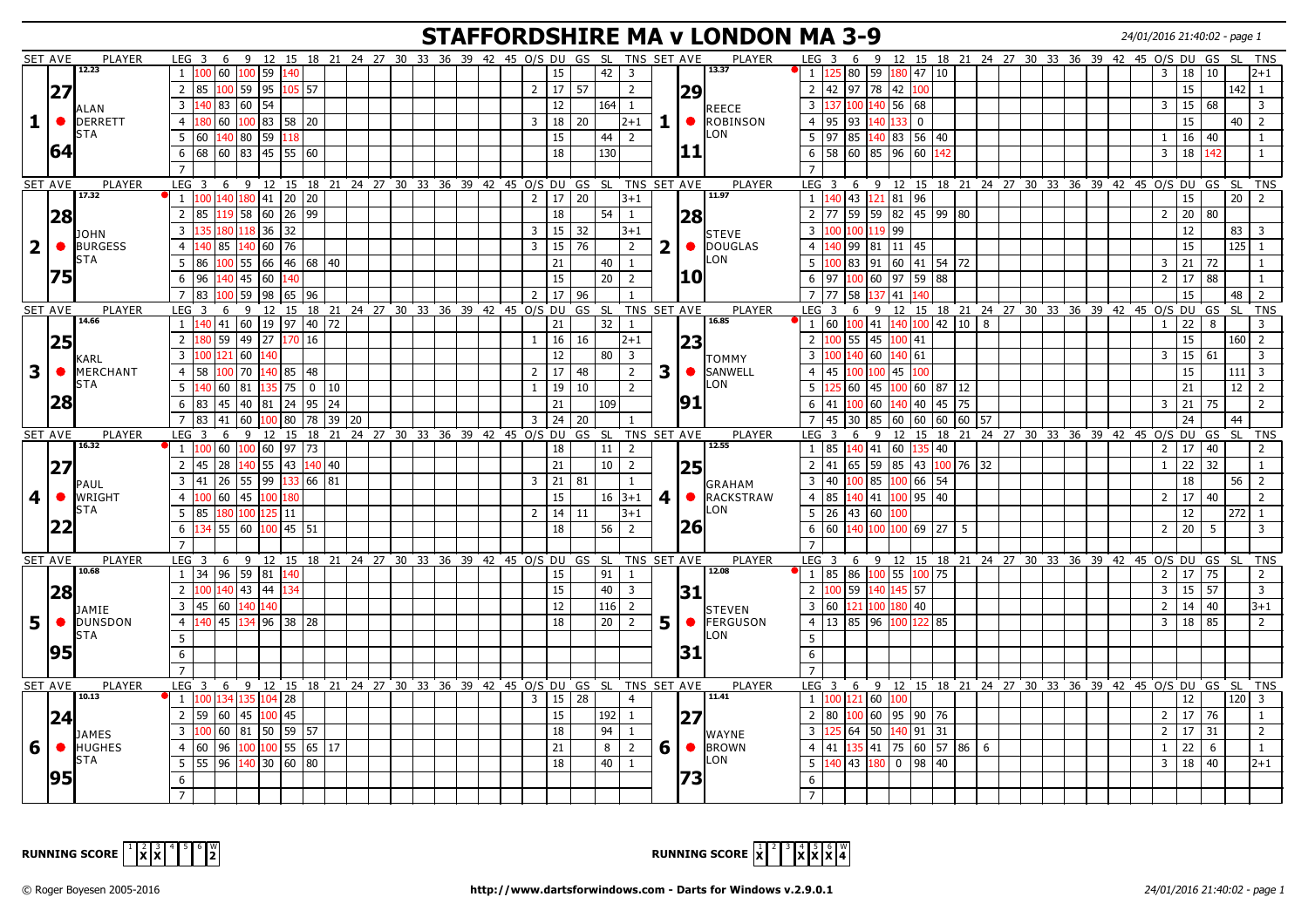## **STAFFORDSHIRE MA v LONDON MA 3-9** 24/01/2016 21:40:04 - page 2

|                         | SET AVE        | PLAYER                                                                                                                                                                                                                                                                                                                                                                                                                                                                                                                                                                                                                                                                                                                                                                                                                                                                                                                                                                                                               | LEG <sub>3</sub>                                                                                                                                                                                                                                                                |                         | 6        |                                      |          |                    |             |  | 9 12 15 18 21 24 27 30 33 36 39 42 45 O/S DU GS SL TNS SET AVE   |  |  |  |  |  |                |                     |                  |                 |           |                |                         |              | PLAYER                    | LEG <sub>3</sub> | 6         |              |                                         |                |              |             |           |                         |  | 9 12 15 18 21 24 27 30 33 36 39 42 45 O/S DU GS SL TNS |                |              |     |              |                |
|-------------------------|----------------|----------------------------------------------------------------------------------------------------------------------------------------------------------------------------------------------------------------------------------------------------------------------------------------------------------------------------------------------------------------------------------------------------------------------------------------------------------------------------------------------------------------------------------------------------------------------------------------------------------------------------------------------------------------------------------------------------------------------------------------------------------------------------------------------------------------------------------------------------------------------------------------------------------------------------------------------------------------------------------------------------------------------|---------------------------------------------------------------------------------------------------------------------------------------------------------------------------------------------------------------------------------------------------------------------------------|-------------------------|----------|--------------------------------------|----------|--------------------|-------------|--|------------------------------------------------------------------|--|--|--|--|--|----------------|---------------------|------------------|-----------------|-----------|----------------|-------------------------|--------------|---------------------------|------------------|-----------|--------------|-----------------------------------------|----------------|--------------|-------------|-----------|-------------------------|--|--------------------------------------------------------|----------------|--------------|-----|--------------|----------------|
|                         |                | 18.11                                                                                                                                                                                                                                                                                                                                                                                                                                                                                                                                                                                                                                                                                                                                                                                                                                                                                                                                                                                                                | 1                                                                                                                                                                                                                                                                               | 96                      |          | 100 140 43 82 40                     |          |                    |             |  |                                                                  |  |  |  |  |  | $2^{\circ}$    | 17                  | 40               |                 |           | 2              |                         |              | 15.35                     | $\mathbf{1}$     | 100<br>22 | 100          | 45 55 80                                |                |              |             |           |                         |  |                                                        |                | 18           |     | 99           | $\overline{2}$ |
|                         | 26             |                                                                                                                                                                                                                                                                                                                                                                                                                                                                                                                                                                                                                                                                                                                                                                                                                                                                                                                                                                                                                      | 2                                                                                                                                                                                                                                                                               | 140 100 60              |          |                                      |          | 40 101 60          |             |  |                                                                  |  |  |  |  |  |                | 3   18   60         |                  |                 |           | $\overline{3}$ |                         | 24           |                           | 2 <sup>1</sup>   | 100       | 59 60        | 96 60                                   |                |              |             |           |                         |  |                                                        |                | 15           |     | 126   1      |                |
|                         |                |                                                                                                                                                                                                                                                                                                                                                                                                                                                                                                                                                                                                                                                                                                                                                                                                                                                                                                                                                                                                                      | 3 <sup>1</sup>                                                                                                                                                                                                                                                                  | 96                      | $140$ 45 |                                      |          | 180   20   20      |             |  |                                                                  |  |  |  |  |  | 1              | $\vert$ 16          | 20               |                 |           | $2+1$          |                         |              |                           | 3 45             |           | 100   180    | 26 60 30                                |                |              |             |           |                         |  |                                                        |                | 18           |     | $60$   $2+1$ |                |
| $\overline{\mathbf{z}}$ | $\bullet$      | <b>STEVEN</b><br>MASON                                                                                                                                                                                                                                                                                                                                                                                                                                                                                                                                                                                                                                                                                                                                                                                                                                                                                                                                                                                               | $\overline{4}$                                                                                                                                                                                                                                                                  | 45                      | 90       | 34                                   |          | 100 94 52 61 17    |             |  |                                                                  |  |  |  |  |  |                | 24                  |                  | 8               |           | <sup>1</sup>   | $\overline{\mathbf{z}}$ | $\bullet$    | <b>TONY</b><br>HAMIT      | $\overline{4}$   | 30        | 100   60     | 41                                      |                | 140 26 92 12 |             |           |                         |  |                                                        | $\overline{2}$ | $23 \mid 12$ |     |              | $\overline{2}$ |
|                         |                | STA                                                                                                                                                                                                                                                                                                                                                                                                                                                                                                                                                                                                                                                                                                                                                                                                                                                                                                                                                                                                                  | 5                                                                                                                                                                                                                                                                               |                         |          |                                      |          |                    |             |  |                                                                  |  |  |  |  |  |                |                     |                  |                 |           |                |                         |              | LON                       | 5                | 26        | 140          |                                         |                |              |             |           |                         |  |                                                        |                |              |     |              |                |
|                         | 74             |                                                                                                                                                                                                                                                                                                                                                                                                                                                                                                                                                                                                                                                                                                                                                                                                                                                                                                                                                                                                                      |                                                                                                                                                                                                                                                                                 | 58                      | 60       | 58                                   |          | 80 100 35          |             |  |                                                                  |  |  |  |  |  |                | 18                  |                  |                 | $10 2+1$  |                |                         | <b>60</b>    |                           |                  | 45        |              | 85                                      | 35 30          | $ 40\rangle$ |             |           |                         |  |                                                        | $\overline{2}$ | 20           | 40  |              | $\overline{2}$ |
|                         |                |                                                                                                                                                                                                                                                                                                                                                                                                                                                                                                                                                                                                                                                                                                                                                                                                                                                                                                                                                                                                                      | 6                                                                                                                                                                                                                                                                               |                         |          | 140   43   84   46   60   98         |          |                    |             |  |                                                                  |  |  |  |  |  |                | 18                  |                  | 30              |           | $\mathbf{1}$   |                         |              |                           | 6                | 36<br>95  | 100          | 140 45 85                               |                |              |             |           |                         |  |                                                        | $\overline{2}$ | 17           | 85  |              | $\overline{2}$ |
|                         |                |                                                                                                                                                                                                                                                                                                                                                                                                                                                                                                                                                                                                                                                                                                                                                                                                                                                                                                                                                                                                                      | $\overline{7}$                                                                                                                                                                                                                                                                  |                         | 41       |                                      |          | 30 30              |             |  |                                                                  |  |  |  |  |  |                | 18                  |                  | 10              |           | $\overline{3}$ |                         |              |                           | $\overline{7}$   | 45<br>41  | 44           |                                         | 00 95 76       |              |             |           |                         |  |                                                        | $\overline{2}$ | 20           | 76  |              | $\overline{2}$ |
|                         | SET AVE        | PLAYER                                                                                                                                                                                                                                                                                                                                                                                                                                                                                                                                                                                                                                                                                                                                                                                                                                                                                                                                                                                                               | LEG                                                                                                                                                                                                                                                                             | $\overline{\mathbf{3}}$ | 6        | 9                                    |          |                    |             |  | 12 15 18 21 24 27 30 33 36 39 42 45 0/S DU GS SL                 |  |  |  |  |  |                |                     |                  |                 |           | TNS SET AVE    |                         |              | <b>PLAYER</b>             | LEG              | 6<br>-3   | 9            | 12                                      |                |              |             |           |                         |  | 15 18 21 24 27 30 33 36 39 42 45 0/S DU                |                |              | GS  | <b>SL</b>    | <b>TNS</b>     |
|                         |                | 5.74                                                                                                                                                                                                                                                                                                                                                                                                                                                                                                                                                                                                                                                                                                                                                                                                                                                                                                                                                                                                                 |                                                                                                                                                                                                                                                                                 | 1 60 60 30              |          |                                      |          | 100 100 57         |             |  |                                                                  |  |  |  |  |  |                | 18                  |                  |                 | $94$ 2    |                |                         |              | 8.87                      | $1\phantom{0}$   | 34        | 86 140       | 140 54 47                               |                |              |             |           |                         |  |                                                        | $\overline{2}$ | $\vert$ 17   | 47  |              | $\overline{2}$ |
|                         | 23             |                                                                                                                                                                                                                                                                                                                                                                                                                                                                                                                                                                                                                                                                                                                                                                                                                                                                                                                                                                                                                      | $\overline{2}$                                                                                                                                                                                                                                                                  | 45                      | LOO 96   |                                      | 60  92   |                    |             |  |                                                                  |  |  |  |  |  |                | 15                  |                  |                 | $108$ 1   |                |                         | 25           |                           | $\overline{2}$   | 96        | 100   100    | 81 84 40                                |                |              |             |           |                         |  |                                                        | $\mathbf{1}$   | 16           | 40  |              | $\overline{2}$ |
|                         |                | <b>TREVOR</b>                                                                                                                                                                                                                                                                                                                                                                                                                                                                                                                                                                                                                                                                                                                                                                                                                                                                                                                                                                                                        | $\overline{3}$                                                                                                                                                                                                                                                                  |                         |          | 85 83 99 61 21 18                    |          |                    |             |  |                                                                  |  |  |  |  |  | $\mathbf{1}$   |                     | 19   18          |                 |           | $\mathbf{1}$   |                         |              | .EE                       | 3                | 83        | 58           | 135                                     | $60$   17      |              |             |           |                         |  |                                                        |                | 18           |     | 8            | 2              |
| 8                       |                | CARTER                                                                                                                                                                                                                                                                                                                                                                                                                                                                                                                                                                                                                                                                                                                                                                                                                                                                                                                                                                                                               | $\overline{4}$                                                                                                                                                                                                                                                                  | 60                      | 60 57    |                                      |          | 81 140 43          |             |  |                                                                  |  |  |  |  |  |                | $\overline{18}$     |                  | 60              |           | 1              | 8                       | $\bullet$    | <b>COCKS</b>              | 4                | 59<br>83  | 85           | 60                                      | 132   42       | $ 40\rangle$ |             |           |                         |  |                                                        | $\overline{2}$ | 20           | 40  |              | -1             |
|                         |                | <b>STA</b>                                                                                                                                                                                                                                                                                                                                                                                                                                                                                                                                                                                                                                                                                                                                                                                                                                                                                                                                                                                                           | 5 <sup>5</sup>                                                                                                                                                                                                                                                                  | 45                      | 60 85    |                                      |          | 46  60  83  97  19 |             |  | $\overline{0}$                                                   |  |  |  |  |  |                | 27                  |                  | 6               |           |                |                         |              | LON                       | 5                | 83        | 43   96      | 96                                      | 30 99          | 34           | $\mathbf 0$ | 20        |                         |  |                                                        | 3              | 27           | 20  |              |                |
|                         | 106            |                                                                                                                                                                                                                                                                                                                                                                                                                                                                                                                                                                                                                                                                                                                                                                                                                                                                                                                                                                                                                      | 6                                                                                                                                                                                                                                                                               |                         |          |                                      |          |                    |             |  |                                                                  |  |  |  |  |  |                |                     |                  |                 |           |                |                         | 48           |                           | 6                |           |              |                                         |                |              |             |           |                         |  |                                                        |                |              |     |              |                |
|                         |                |                                                                                                                                                                                                                                                                                                                                                                                                                                                                                                                                                                                                                                                                                                                                                                                                                                                                                                                                                                                                                      |                                                                                                                                                                                                                                                                                 |                         |          |                                      |          |                    |             |  |                                                                  |  |  |  |  |  |                |                     |                  |                 |           |                |                         |              |                           |                  |           |              |                                         |                |              |             |           |                         |  |                                                        |                |              |     |              |                |
|                         | SET AVE        | PLAYER                                                                                                                                                                                                                                                                                                                                                                                                                                                                                                                                                                                                                                                                                                                                                                                                                                                                                                                                                                                                               | LEG <sub>3</sub>                                                                                                                                                                                                                                                                |                         | 6        | - 9                                  |          |                    |             |  | 12 15 18 21 24 27 30 33 36 39 42 45 0/S DU GS SL                 |  |  |  |  |  |                |                     |                  |                 |           | TNS SET AVE    |                         |              | PLAYER                    | LEG <sub>3</sub> | 6         | 9            |                                         |                |              |             |           |                         |  | 12 15 18 21 24 27 30 33 36 39 42 45 0/S DU GS          |                |              |     | SL SL        | TNS            |
|                         |                | 16.07                                                                                                                                                                                                                                                                                                                                                                                                                                                                                                                                                                                                                                                                                                                                                                                                                                                                                                                                                                                                                | 1                                                                                                                                                                                                                                                                               |                         |          | 100 140 55 60 125                    |          |                    | $0 \mid 21$ |  |                                                                  |  |  |  |  |  |                | $2 \mid 20 \mid 21$ |                  |                 |           | 3              |                         |              | 12.20                     | $1\vert$         | 100       | 30 81        | 140 96 14 30                            |                |              |             |           |                         |  |                                                        |                | 21           |     | 10           | $\overline{2}$ |
|                         | 28             |                                                                                                                                                                                                                                                                                                                                                                                                                                                                                                                                                                                                                                                                                                                                                                                                                                                                                                                                                                                                                      | 2                                                                                                                                                                                                                                                                               |                         | 85       | 100                                  | 140   76 |                    |             |  |                                                                  |  |  |  |  |  | $\overline{3}$ | 15                  | 76               |                 |           | $\mathbf{3}$   |                         | 26           |                           | $2 \mid 93$      | 55        | 180          | 58                                      |                |              |             |           |                         |  |                                                        |                | 12           |     | $115 1+1$    |                |
|                         |                |                                                                                                                                                                                                                                                                                                                                                                                                                                                                                                                                                                                                                                                                                                                                                                                                                                                                                                                                                                                                                      | $\overline{3}$                                                                                                                                                                                                                                                                  |                         | 60       | 95                                   | 60 106   |                    |             |  |                                                                  |  |  |  |  |  | $\overline{3}$ | 15                  | 106              |                 |           | $2+1$          |                         |              |                           | $\overline{3}$   | 100       |              | 100 140 13 56                           |                |              |             |           |                         |  |                                                        |                | 15           |     | 92           | $\overline{3}$ |
| 9 <sup>°</sup>          |                | MARTIN<br>WHEAWALL                                                                                                                                                                                                                                                                                                                                                                                                                                                                                                                                                                                                                                                                                                                                                                                                                                                                                                                                                                                                   | $\overline{4}$                                                                                                                                                                                                                                                                  |                         | 00 85    |                                      |          | 41  99  72   0     |             |  |                                                                  |  |  |  |  |  |                | 21                  |                  | $\overline{4}$  |           | $\overline{2}$ | 9                       |              | <b>DIOGO</b><br>• PORTELA | $\overline{4}$   | 45<br>81  | 55           | 120                                     | 100 62 38      |              |             |           |                         |  |                                                        | 1              | 19           | 38  |              | 2              |
|                         |                | <b>STA</b>                                                                                                                                                                                                                                                                                                                                                                                                                                                                                                                                                                                                                                                                                                                                                                                                                                                                                                                                                                                                           | 5                                                                                                                                                                                                                                                                               | 60                      | .80      |                                      | 21       | $\overline{4}$     |             |  |                                                                  |  |  |  |  |  | 1              | $\vert$ 16          | $\overline{4}$   |                 |           | $3 + 1$        |                         |              | LON                       | 5                | 45        | L40          | 95                                      | 65 36          |              |             |           |                         |  |                                                        |                | 18           |     | 20           | $\overline{2}$ |
|                         | 75             |                                                                                                                                                                                                                                                                                                                                                                                                                                                                                                                                                                                                                                                                                                                                                                                                                                                                                                                                                                                                                      |                                                                                                                                                                                                                                                                                 |                         |          |                                      |          |                    |             |  |                                                                  |  |  |  |  |  |                |                     |                  |                 |           |                |                         | 68           |                           |                  |           |              |                                         |                |              |             |           |                         |  |                                                        |                |              |     |              |                |
|                         |                |                                                                                                                                                                                                                                                                                                                                                                                                                                                                                                                                                                                                                                                                                                                                                                                                                                                                                                                                                                                                                      | 6                                                                                                                                                                                                                                                                               |                         |          |                                      |          |                    |             |  |                                                                  |  |  |  |  |  |                |                     |                  |                 |           |                |                         |              |                           | 6                |           |              |                                         |                |              |             |           |                         |  |                                                        |                |              |     |              |                |
|                         |                | $\overline{7}$<br>$\overline{7}$<br>PLAYER<br>TNS SET AVE<br>PLAYER<br>SET AVE<br>LEG<br>6 9 12 15 18 21 24 27 30 33 36 39 42 45 O/S DU GS SL<br>LEG <sub>3</sub><br>- 9<br>12 15 18 21 24 27 30 33 36 39 42 45 0/S DU<br>$\overline{\mathbf{3}}$<br>6<br>20.35<br>18.86<br>$1 \vert 121 \vert 125 \vert 80 \vert 65 \vert 92 \vert 10$<br>85 45<br>180 71 75<br>18<br>8 <sup>1</sup><br>$\overline{2}$<br>$1 \vert 45$<br>12<br>73<br>$\overline{2}$<br>26<br>$\overline{3}$<br>$\overline{2}$<br>60<br>24<br>27 140<br> 28 <br>77<br> 42  40  60   <mark>137</mark>  97  25<br>$3 \mid 21 \mid$<br>$\overline{2}$<br>36 45 131<br>$\overline{3}$<br>  25<br>$\overline{3}$<br>81<br>32 140<br>LEWIS<br>ANDY<br>10 MCGURN<br>10 BEARDMORE<br>33<br>46<br>$\overline{4}$<br>99<br>134 33<br>$2^{\circ}$<br> 14<br>$\overline{3}$<br>$\overline{4}$<br>119 60<br>00 <sup>1</sup><br>121<br>STA<br>_ON<br>5<br>40<br>5 <sup>1</sup><br>121 60<br>100 40<br>14<br>$3 + 1$<br>40<br>100 60<br>$2^{\circ}$<br>96<br>180 I |                                                                                                                                                                                                                                                                                 |                         |          |                                      |          |                    |             |  |                                                                  |  |  |  |  |  |                |                     |                  | GS              | <b>SL</b> | <b>TNS</b>     |                         |              |                           |                  |           |              |                                         |                |              |             |           |                         |  |                                                        |                |              |     |              |                |
|                         |                | 51<br>140 57<br>15<br>2<br>95 56 30<br>6<br>40<br>96<br>28<br>6<br>46<br>140<br>34<br>140                                                                                                                                                                                                                                                                                                                                                                                                                                                                                                                                                                                                                                                                                                                                                                                                                                                                                                                            |                                                                                                                                                                                                                                                                                 |                         |          |                                      |          |                    |             |  |                                                                  |  |  |  |  |  |                |                     | $\overline{3}$   | $18$ 75         |           |                | $1+1$                   |              |                           |                  |           |              |                                         |                |              |             |           |                         |  |                                                        |                |              |     |              |                |
|                         |                |                                                                                                                                                                                                                                                                                                                                                                                                                                                                                                                                                                                                                                                                                                                                                                                                                                                                                                                                                                                                                      | 21<br>40<br>$\overline{7}$<br>93<br>57<br> 45 65 20<br>81<br>$\overline{1}$                                                                                                                                                                                                     |                         |          |                                      |          |                    |             |  |                                                                  |  |  |  |  |  |                |                     |                  |                 |           |                |                         |              |                           |                  |           |              |                                         | $\overline{2}$ | 14           | 24          |           | 3+1                     |  |                                                        |                |              |     |              |                |
|                         | 29             |                                                                                                                                                                                                                                                                                                                                                                                                                                                                                                                                                                                                                                                                                                                                                                                                                                                                                                                                                                                                                      |                                                                                                                                                                                                                                                                                 |                         |          |                                      |          |                    |             |  |                                                                  |  |  |  |  |  |                |                     |                  |                 |           |                |                         |              |                           |                  |           |              |                                         |                |              |             |           |                         |  |                                                        |                |              |     |              |                |
|                         |                |                                                                                                                                                                                                                                                                                                                                                                                                                                                                                                                                                                                                                                                                                                                                                                                                                                                                                                                                                                                                                      | GS SL<br>TNS SET AVE<br>LEG<br>15 18 21<br>24 27 30 33 36 39 42 45 O/S DU<br>$\overline{\mathbf{3}}$<br>6<br>9<br>12<br>$228$ 1<br>$1 \mid 85$<br>100 60 28<br>12<br>24<br>$\overline{2}$<br>85<br>81<br>60<br>$\overline{100}$ 85 41 33 12<br>4 <sup>1</sup><br>$\overline{1}$ |                         |          |                                      |          |                    |             |  |                                                                  |  |  |  |  |  |                |                     |                  |                 |           |                |                         |              |                           |                  |           |              |                                         |                | 18           |             | 36        | $\overline{2}$          |  |                                                        |                |              |     |              |                |
|                         |                |                                                                                                                                                                                                                                                                                                                                                                                                                                                                                                                                                                                                                                                                                                                                                                                                                                                                                                                                                                                                                      | 27                                                                                                                                                                                                                                                                              |                         |          |                                      |          |                    |             |  |                                                                  |  |  |  |  |  |                |                     |                  |                 |           |                |                         |              |                           |                  |           |              |                                         |                | 15           |             | 16        | $\overline{\mathbf{3}}$ |  |                                                        |                |              |     |              |                |
|                         |                |                                                                                                                                                                                                                                                                                                                                                                                                                                                                                                                                                                                                                                                                                                                                                                                                                                                                                                                                                                                                                      | 100 28 85 60 100 98 30<br>3   21   30<br>$\overline{3}$<br>2                                                                                                                                                                                                                    |                         |          |                                      |          |                    |             |  |                                                                  |  |  |  |  |  |                |                     |                  |                 |           |                |                         |              |                           |                  |           |              |                                         | 12             |              | 205         | 1         |                         |  |                                                        |                |              |     |              |                |
|                         | 20             |                                                                                                                                                                                                                                                                                                                                                                                                                                                                                                                                                                                                                                                                                                                                                                                                                                                                                                                                                                                                                      |                                                                                                                                                                                                                                                                                 |                         |          |                                      |          |                    |             |  |                                                                  |  |  |  |  |  |                |                     |                  |                 |           |                |                         |              |                           |                  |           |              |                                         |                |              |             |           |                         |  |                                                        | 1              | 16           | 30  |              | $\overline{2}$ |
|                         |                |                                                                                                                                                                                                                                                                                                                                                                                                                                                                                                                                                                                                                                                                                                                                                                                                                                                                                                                                                                                                                      |                                                                                                                                                                                                                                                                                 |                         |          |                                      |          |                    |             |  |                                                                  |  |  |  |  |  |                |                     | $\overline{7}$   | 22<br>81        |           |                | 59<br> 44               | 30           |                           |                  |           |              |                                         | 3              | 21           | 30          |           | $\overline{2}$          |  |                                                        |                |              |     |              |                |
|                         | <b>SET AVE</b> | 7.65                                                                                                                                                                                                                                                                                                                                                                                                                                                                                                                                                                                                                                                                                                                                                                                                                                                                                                                                                                                                                 | 12.97                                                                                                                                                                                                                                                                           |                         |          |                                      |          |                    |             |  |                                                                  |  |  |  |  |  |                | PLAYER              | LEG <sub>3</sub> | 6               | 9         | 12             |                         |              |                           |                  |           |              | 15 18 21 24 27 30 33 36 39 42 45 0/S DU |                |              | GS          | <b>SL</b> | <b>TNS</b>              |  |                                                        |                |              |     |              |                |
|                         |                |                                                                                                                                                                                                                                                                                                                                                                                                                                                                                                                                                                                                                                                                                                                                                                                                                                                                                                                                                                                                                      | PLAYER                                                                                                                                                                                                                                                                          |                         |          |                                      |          |                    |             |  |                                                                  |  |  |  |  |  |                |                     | 1                | 100             | 180   100 | 85 36          |                         |              |                           |                  |           |              |                                         | $\overline{2}$ | 14 36        |             |           | $3+1$                   |  |                                                        |                |              |     |              |                |
|                         | 22             |                                                                                                                                                                                                                                                                                                                                                                                                                                                                                                                                                                                                                                                                                                                                                                                                                                                                                                                                                                                                                      | 45 40 45 100 125 49<br><b>11 •</b><br>21<br>$90 \mid 2$                                                                                                                                                                                                                         |                         |          |                                      |          |                    |             |  |                                                                  |  |  |  |  |  |                |                     | $2 \mid 59$      |                 | 60   60   | 140            |                         | 100 26 36 20 |                           |                  |           |              |                                         | $\overline{2}$ | 23           | 20          |           | $\overline{2}$          |  |                                                        |                |              |     |              |                |
|                         |                | RICHARD                                                                                                                                                                                                                                                                                                                                                                                                                                                                                                                                                                                                                                                                                                                                                                                                                                                                                                                                                                                                              |                                                                                                                                                                                                                                                                                 |                         |          |                                      |          |                    |             |  |                                                                  |  |  |  |  |  |                |                     |                  |                 |           |                |                         |              | <b>CHRIS</b>              | $3 \mid 60$      |           | 58 81        | 58 60 140 28                            |                |              |             |           |                         |  |                                                        |                | 21           |     | 16           | $\overline{1}$ |
|                         |                | $ 11 $ $\bullet$ CUMMINGS                                                                                                                                                                                                                                                                                                                                                                                                                                                                                                                                                                                                                                                                                                                                                                                                                                                                                                                                                                                            | $\overline{4}$                                                                                                                                                                                                                                                                  | $\overline{7}$          |          |                                      |          |                    |             |  |                                                                  |  |  |  |  |  |                |                     |                  |                 |           |                |                         |              | STEVENS                   | $4 \mid 81$      |           | $60 \mid 45$ | 123                                     | 140 36 16      |              |             |           |                         |  |                                                        | $\overline{1}$ | 19           | 16  |              | 2              |
|                         |                | STA                                                                                                                                                                                                                                                                                                                                                                                                                                                                                                                                                                                                                                                                                                                                                                                                                                                                                                                                                                                                                  |                                                                                                                                                                                                                                                                                 |                         |          | $5 \mid 81 \mid 60 \mid 140 \mid 95$ |          |                    |             |  |                                                                  |  |  |  |  |  |                | 12                  |                  | 125             |           | $\mathbf{1}$   |                         |              | LON                       | $5 \mid 96$      |           | 140   134    | 91 40                                   |                |              |             |           |                         |  |                                                        | $\overline{2}$ | 14           | 40  |              | $\overline{2}$ |
|                         | 87             |                                                                                                                                                                                                                                                                                                                                                                                                                                                                                                                                                                                                                                                                                                                                                                                                                                                                                                                                                                                                                      | 6                                                                                                                                                                                                                                                                               |                         |          |                                      |          |                    |             |  |                                                                  |  |  |  |  |  |                |                     |                  |                 |           |                |                         | 35           |                           | 6                |           |              |                                         |                |              |             |           |                         |  |                                                        |                |              |     |              |                |
|                         |                |                                                                                                                                                                                                                                                                                                                                                                                                                                                                                                                                                                                                                                                                                                                                                                                                                                                                                                                                                                                                                      | $\overline{7}$                                                                                                                                                                                                                                                                  |                         |          |                                      |          |                    |             |  |                                                                  |  |  |  |  |  |                |                     |                  |                 |           |                |                         |              |                           | $\overline{7}$   |           |              |                                         |                |              |             |           |                         |  |                                                        |                |              |     |              |                |
|                         | <b>SET AVE</b> | PLAYER                                                                                                                                                                                                                                                                                                                                                                                                                                                                                                                                                                                                                                                                                                                                                                                                                                                                                                                                                                                                               | LEG <sub>3</sub>                                                                                                                                                                                                                                                                |                         |          |                                      |          |                    |             |  | 6 9 12 15 18 21 24 27 30 33 36 39 42 45 0/S DU GS SL TNS SET AVE |  |  |  |  |  |                |                     |                  |                 |           |                |                         |              | PLAYER                    | LEG <sub>3</sub> |           |              |                                         |                |              |             |           |                         |  | 6 9 12 15 18 21 24 27 30 33 36 39 42 45 0/S DU GS      |                |              |     | <b>SL</b>    | <b>TNS</b>     |
|                         |                | 12.24                                                                                                                                                                                                                                                                                                                                                                                                                                                                                                                                                                                                                                                                                                                                                                                                                                                                                                                                                                                                                | 1                                                                                                                                                                                                                                                                               | 140 60 96               |          |                                      | 100 105  |                    |             |  |                                                                  |  |  |  |  |  |                | $3 \mid 15$         |                  | 105             |           | $\overline{3}$ |                         |              | 16.66                     | 1 140            |           | 60 60        | 80                                      |                |              |             |           |                         |  |                                                        |                | 12           |     | $161$   1    |                |
|                         | 28             |                                                                                                                                                                                                                                                                                                                                                                                                                                                                                                                                                                                                                                                                                                                                                                                                                                                                                                                                                                                                                      | 2 <sup>1</sup>                                                                                                                                                                                                                                                                  | 80                      |          | 60   59   81   41   81   79          |          |                    |             |  |                                                                  |  |  |  |  |  |                | 21                  |                  | 20              |           |                |                         | 29           |                           | $\overline{2}$   | 60<br>100 | 59           | $121$ 97 32                             |                |              |             |           |                         |  |                                                        | 3              | 24           | 32  |              | $\overline{2}$ |
|                         |                | CALLUM                                                                                                                                                                                                                                                                                                                                                                                                                                                                                                                                                                                                                                                                                                                                                                                                                                                                                                                                                                                                               | $\overline{3}$                                                                                                                                                                                                                                                                  | 43                      | 60       | 100                                  | 134 59   | 85                 |             |  |                                                                  |  |  |  |  |  |                | 18                  |                  | 20 <sup>1</sup> |           | $\overline{2}$ |                         |              | CONAN                     | $\overline{3}$   | 60        | .25 100      | 100                                     | 84 32          |              |             |           |                         |  |                                                        | $\mathbf{1}$   | 16           | 32  |              | $\overline{3}$ |
|                         |                | $ 12 $ $\bullet$ MATTHEWS                                                                                                                                                                                                                                                                                                                                                                                                                                                                                                                                                                                                                                                                                                                                                                                                                                                                                                                                                                                            | $\overline{4}$                                                                                                                                                                                                                                                                  | 81                      | $100$ 55 |                                      | 97       | 40<br>28           |             |  |                                                                  |  |  |  |  |  | $\mathbf{1}$   | 16                  | 40               |                 |           | $\overline{2}$ |                         | 12  ●        | <b>WHITEHEAD</b>          | $\overline{4}$   | 40        | 140          | 60 57 32                                |                |              |             |           |                         |  |                                                        |                | 18           |     | 32           | $\overline{2}$ |
|                         |                | <b>STA</b>                                                                                                                                                                                                                                                                                                                                                                                                                                                                                                                                                                                                                                                                                                                                                                                                                                                                                                                                                                                                           | 5                                                                                                                                                                                                                                                                               | 58 27 140               |          |                                      | 140      |                    |             |  |                                                                  |  |  |  |  |  |                | 12                  |                  |                 | $136$ 2   |                |                         |              | ILON.                     | 5 <sup>5</sup>   | l40       | 177 81       | 03                                      |                |              |             |           |                         |  |                                                        | 3              | 12           | 103 |              | $ 3+1 $        |
|                         | 30             |                                                                                                                                                                                                                                                                                                                                                                                                                                                                                                                                                                                                                                                                                                                                                                                                                                                                                                                                                                                                                      |                                                                                                                                                                                                                                                                                 | $6$ 55 81 58            |          | 137                                  |          |                    |             |  |                                                                  |  |  |  |  |  |                | $12\,$              |                  |                 | $170$ 1   |                |                         | <b>00</b>    |                           | 6 60             |           | $100$   92   | 180 69                                  |                |              |             |           |                         |  |                                                        | 3              | 15 69        |     |              | $ 2+1 $        |
|                         |                |                                                                                                                                                                                                                                                                                                                                                                                                                                                                                                                                                                                                                                                                                                                                                                                                                                                                                                                                                                                                                      | $\overline{7}$                                                                                                                                                                                                                                                                  |                         |          |                                      |          |                    |             |  |                                                                  |  |  |  |  |  |                |                     |                  |                 |           |                |                         |              |                           |                  |           |              |                                         |                |              |             |           |                         |  |                                                        |                |              |     |              |                |
|                         |                |                                                                                                                                                                                                                                                                                                                                                                                                                                                                                                                                                                                                                                                                                                                                                                                                                                                                                                                                                                                                                      |                                                                                                                                                                                                                                                                                 |                         |          |                                      |          |                    |             |  |                                                                  |  |  |  |  |  |                |                     |                  |                 |           |                |                         |              |                           |                  |           |              |                                         |                |              |             |           |                         |  |                                                        |                |              |     |              |                |
| OP:                     |                | John Burgess 28.75                                                                                                                                                                                                                                                                                                                                                                                                                                                                                                                                                                                                                                                                                                                                                                                                                                                                                                                                                                                                   |                                                                                                                                                                                                                                                                                 |                         |          |                                      |          |                    |             |  |                                                                  |  |  |  |  |  |                |                     |                  |                 |           |                | OP:                     |              | Steven Ferguson 31.31     |                  |           |              |                                         |                |              |             |           |                         |  |                                                        |                |              |     |              |                |
|                         |                |                                                                                                                                                                                                                                                                                                                                                                                                                                                                                                                                                                                                                                                                                                                                                                                                                                                                                                                                                                                                                      |                                                                                                                                                                                                                                                                                 |                         |          |                                      |          |                    |             |  |                                                                  |  |  |  |  |  |                |                     |                  |                 |           |                |                         |              |                           |                  |           |              |                                         |                |              |             |           |                         |  |                                                        |                |              |     |              |                |

**RUNNING SCORE**  $\begin{bmatrix} 1 & 2 & 3 \\ 1 & \mathbf{X} & \mathbf{X} \end{bmatrix}$ <sup>4</sup>  $\begin{bmatrix} 5 & 6 & 7 \\ 1 & 2 & 8 \end{bmatrix}$   $\begin{bmatrix} 8 & 10 & 11 & 12 \\ 1 & 0 & 11 & 12 \end{bmatrix}$ **X RUNNING SCORE**  $\frac{1}{2} \begin{bmatrix} 2 \\ 3 \end{bmatrix}^3 \begin{bmatrix} 3 \\ 2 \end{bmatrix}^3 \begin{bmatrix} 2 \\ 3 \end{bmatrix} \begin{bmatrix} 3 \\ 2 \end{bmatrix} \begin{bmatrix} 3 \\ 2 \end{bmatrix} \begin{bmatrix} 3 \\ 2 \end{bmatrix} \begin{bmatrix} 0 \\ 2 \end{bmatrix} \begin{bmatrix} 10 \\ 2 \end{bmatrix} \begin{bmatrix} 11 \\ 2 \end{bmatrix} \begin{bmatrix} 2 \\ 8 \end{bmatrix} \begin{bmatrix} 9 \\ 2 \end{bmatrix} \$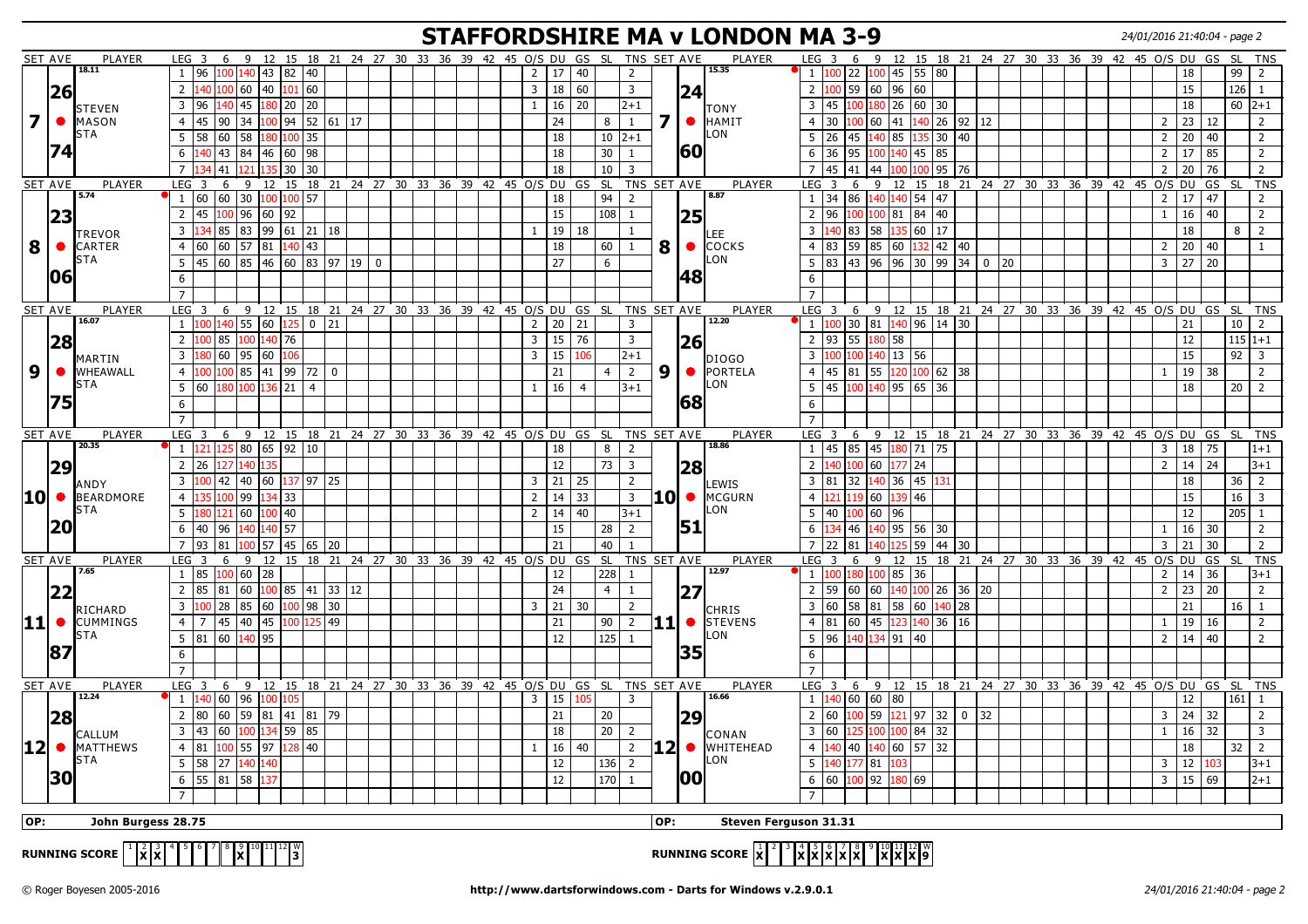# **STAFFORDSHIRE MA v LONDON MA 3-9** 24/01/2016 21:40:06 - page 3

| <b>PLAYER</b>           |   | W/L LWON LOST | <b>AVE</b> | <b>TAVE</b> | <b>PTS</b> | <b>DRTS</b> | <b>TON</b> | $TON +$ | 180 | <b>TONS</b> | <b>IPLAYER</b>       |   | W/L LWON LOST |    |       | AVE  TAVE | <b>PTS</b> | <b>DRTS</b> |    | TON TON+ | 180 | <b>TONS</b> |
|-------------------------|---|---------------|------------|-------------|------------|-------------|------------|---------|-----|-------------|----------------------|---|---------------|----|-------|-----------|------------|-------------|----|----------|-----|-------------|
| Alan Derrett            |   |               | 27.64      | 12.23       | 2626       | 95          |            |         |     | $10+$       | Reece Robinson       | w |               |    | 29.11 | 13.37     | 2824       | 97          |    |          |     | $10 + 1$    |
| John Burgess            | W |               | 28.75      | 17.32       | 3393       | 118         |            |         |     | $13 + 2$    | Steve Douglas        |   |               |    | 28.10 | 11.97     | 3231       | 115         |    |          |     |             |
| Karl Merchant           | W |               | 25.28      | 14.66       | 3286       | 130         |            |         |     | $11+$       | <b>Tommy Sanwell</b> |   |               |    | 23.91 | 16.85     | 3180       | 133         |    |          |     | 15          |
| Paul Wright             |   |               | 27.22      | 16.32       | 2913       | 107         |            |         |     | $13+2$      | Graham Rackstraw     | W |               |    | 25.26 | 12.55     | 2678       | 106         |    |          |     |             |
| Jamie Dunsdon           |   |               | 28.95      | 10.68       | 1737       | 60          |            |         |     |             | Steven Ferguson      | W |               |    | 31.31 | 12.08     | 2004       | 64          |    |          |     | $10 + 1$    |
| James Hughes            |   |               | 24.95      | 10.13       | 2171       | 87          |            |         |     |             | <b>Wayne Brown</b>   | W |               |    | 27.73 | 11.41     | 2385       | 86          |    |          |     | $9 + 1$     |
| Steven Mason            |   |               | 26.74      | 18.11       | 3449       | 129         |            |         |     | $14 + 2$    | <b>Tony Hamit</b>    | W |               |    | 24.60 | 15.35     | 3222       | 131         |    |          |     | $13 + 1$    |
| <b>Trevor Carter</b>    |   |               | 23.06      | 5.74        | 2237       | 97          |            |         |     |             | Lee Cocks            | W |               |    | 25.48 | 8.87      | 2497       | 98          |    |          |     |             |
| Martin Wheawall         | W |               | 28.75      | 16.07       | 2501       | 87          |            |         |     | $13 + 2$    | Diogo Portela        |   |               |    | 26.68 | 12.20     | 2268       | 85          |    |          |     | $10 + 1$    |
| Andy Beardmore          |   |               | 29.20      | 20.35       | 3358       | 115         | ΙZ         |         |     | $16+$       | Lewis McGurn         | W |               |    | 28.51 | 18.86     | 3250       | 114         |    |          |     | $14 + 2$    |
| <b>Richard Cummings</b> |   |               | 22.87      | 7.65        | 2058       | 90          |            |         |     |             | <b>Chris Stevens</b> | W |               |    | 27.35 | 12.97     | 2489       | 91          |    |          |     | $10 + 1$    |
| <b>Callum Matthews</b>  |   |               | 28.30      | 12.24       | 2660       | 94          |            |         |     | 10          | Conan Whitehead      | W |               |    | 29.00 | 16.66     | 2813       | 97          |    |          |     | $13 + 2$    |
| <b>TOTALS</b>           |   | דר            | 26.79      | 0.00        | 32389      | 1209        | 83         |         |     |             | 129+11   TOTALS      | W |               | 27 | 26.99 | 0.00      | 32841      | 1217        | 83 | 41       |     | $132 + 10$  |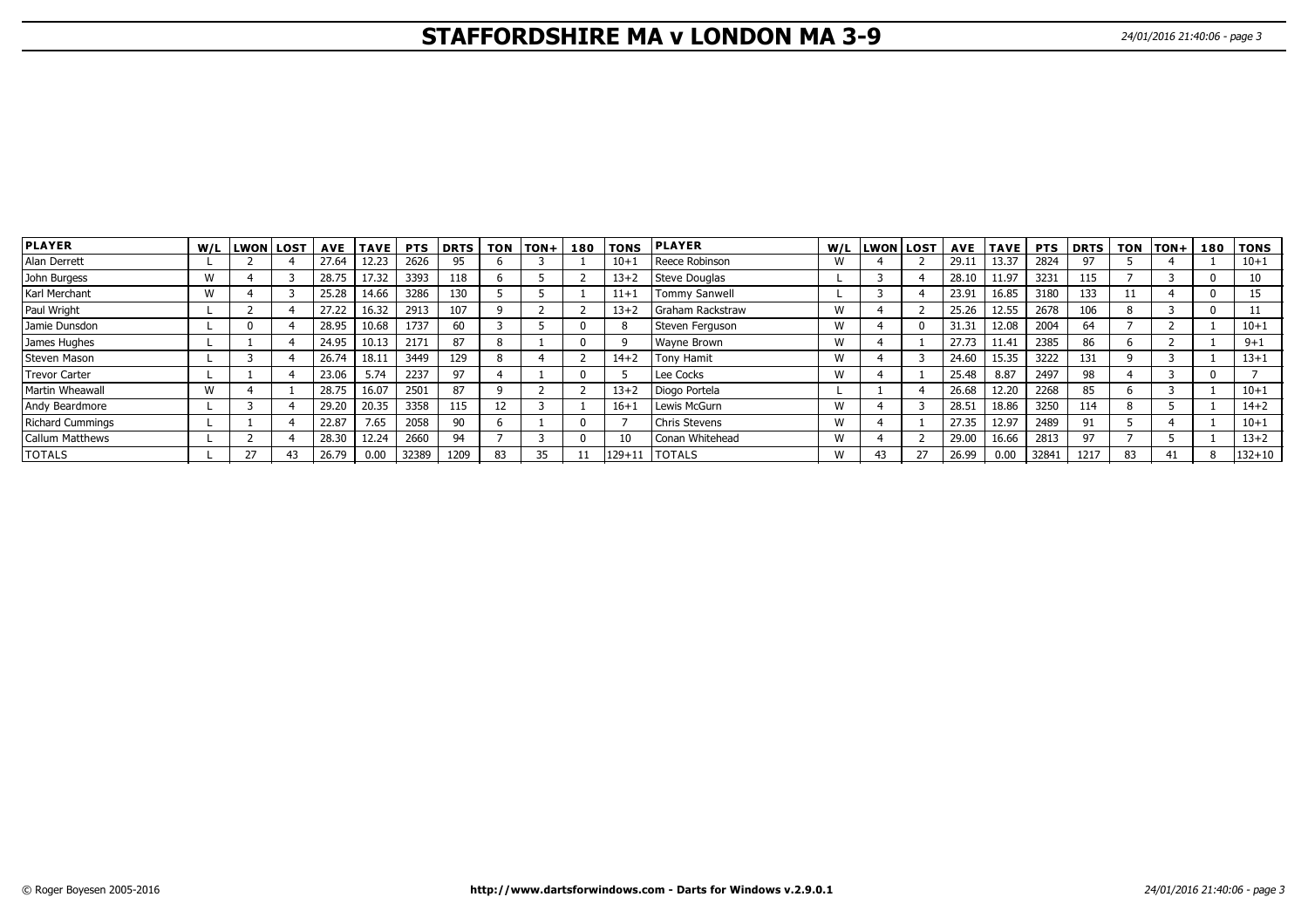## **STAFFORDSHIRE WA v LONDON WA 5-1** 24/01/2016 21:39:49 - page 1

|                         | <b>SET AVE</b><br>PLAYER        | LEG <sub>3</sub><br>6<br>9                        | 12 15 18 21 24 27 30 33 36 39 42 45 O/S DU GS SL                                                         |                    |                               |                |                 |              |                | TNS SET AVE    | <b>PLAYER</b>    | LEG <sub>3</sub><br>6                       | 9            | 12 15 18 21 24 27 30 33 36 39 42 45 O/S DU GS SL TNS             |             |          |             |                                                        |             |                |              |                             |                 |                |
|-------------------------|---------------------------------|---------------------------------------------------|----------------------------------------------------------------------------------------------------------|--------------------|-------------------------------|----------------|-----------------|--------------|----------------|----------------|------------------|---------------------------------------------|--------------|------------------------------------------------------------------|-------------|----------|-------------|--------------------------------------------------------|-------------|----------------|--------------|-----------------------------|-----------------|----------------|
|                         | 6.85                            | 55<br>$\frac{160}{22}$<br> 81  81                 | $100$ 29 33 20 20                                                                                        |                    |                               | $\overline{2}$ | 29              | 20           |                |                | 3,40             | 45 60                                       |              |                                                                  |             |          |             |                                                        |             |                |              | 30                          | 14              |                |
|                         | 18<br><b>SUSAN</b>              | 100  43  41  43<br>22<br>$\overline{2}$           | $140$ 38 58                                                                                              | 16                 |                               |                | 25              | 16           | $\overline{2}$ | 17             | LEANNE           | $2 \ 60$<br>45                              |              | $100$ 60 78 44 50                                                |             | 48       |             |                                                        |             |                |              | 24                          | 16              |                |
|                         | <b>SHERRATT</b><br>$\bullet$    | $\overline{3}$<br>$\overline{z}$                  | $\boxed{41}$ $\boxed{21}$ $\boxed{41}$ $\boxed{41}$ $\boxed{45}$ $\boxed{77}$ $\boxed{100}$ $\boxed{96}$ |                    |                               |                | 27              | 32           |                |                | <b>TOPPER</b>    | 3   60   60                                 |              | $\vert 100 \vert 85 \vert 55 \vert 60 \vert 44 \vert 32 \vert 1$ |             |          | l 4         |                                                        |             |                | 3            | 30<br>$\overline{4}$        |                 |                |
|                         | <b>STA</b><br>43                | 140 41<br>60<br>$\overline{4}$                    | $26 \ 60 \ 44$<br>105 l                                                                                  | 25<br>$\mathbf{0}$ |                               | 2              | 26              | 25           | $\overline{2}$ | 191            | LON              | $4 \overline{26}$<br>60                     |              | 45 81 55 22 140 32                                               |             |          |             |                                                        |             |                |              | 24                          | 40              |                |
|                         |                                 | 5                                                 |                                                                                                          |                    |                               |                |                 |              |                |                |                  | $5^{\circ}$                                 |              |                                                                  |             |          |             |                                                        |             |                |              |                             |                 |                |
|                         | <b>PLAYER</b><br><b>SET AVE</b> | LEG <sub>3</sub><br>6<br>$\overline{9}$           | 12 15 18 21 24 27 30 33 36 39 42 45 0/S DU GS SL                                                         |                    |                               |                |                 |              |                | TNS SET AVE    | PLAYER           | LEG <sub>3</sub><br>- 6                     | $\mathsf{q}$ | 12 15 18 21 24 27 30 33 36 39 42 45 O/S DU GS SL TNS             |             |          |             |                                                        |             |                |              |                             |                 |                |
|                         | 6.46                            | l 22<br>81<br>.00<br>22                           | $100$ 28 15 13 98<br>6                                                                                   |                    | 0 16                          | $\overline{3}$ | 36              | 16           | 2              |                | 6.40             | 41<br>60                                    |              | 45  45  60  34   <mark>100</mark>   70   14                      |             |          |             | $\begin{array}{ c c c c c } \hline 0 & 16 \end{array}$ |             |                |              | 33                          | 16              |                |
|                         | 18<br><b>TERRY</b>              | 60  <br>85 75<br>$\sqrt{45}$ 21<br>$\overline{2}$ | 41<br>9                                                                                                  | $60$ 22<br>40      |                               |                | 30              | 43           |                | 17'            | <b>TAMMY</b>     | 22<br>41<br>$\overline{2}$                  | 22 60        | 140 100 80                                                       |             | $18$ 0   | 0 I         | 18                                                     |             |                |              | 31<br>18                    |                 |                |
| $\overline{\mathbf{2}}$ | <b>SELMAN</b>                   | 56 44<br>83 57<br>3<br>l 24                       | $171$ 48 18                                                                                              |                    |                               |                | 22              | 18           |                | 2              | MACKENZIE        | $\overline{3}$<br>41                        | $100$ 55 97  |                                                                  | 28 40       |          |             |                                                        |             |                |              | 21                          | 40              |                |
|                         | STA<br>50                       | 140   81<br>$\overline{4}$<br>135                 | 22 56 67                                                                                                 |                    |                               | $\overline{3}$ | 18              | l 67         | $\overline{2}$ | 88             | LON              | 4   60   70                                 |              |                                                                  |             |          |             |                                                        |             |                |              | 18                          | 106             |                |
|                         |                                 |                                                   |                                                                                                          |                    |                               |                |                 |              |                |                |                  | 5                                           |              |                                                                  |             |          |             |                                                        |             |                |              |                             |                 |                |
|                         | <b>SET AVE</b><br>PLAYER        | LEG <sub>3</sub><br>6<br>$\mathsf{q}$             | 12 15 18 21 24 27 30 33 36 39 42 45 0/S DU GS SL                                                         |                    |                               |                |                 |              |                | TNS SET AVE    | PLAYER           | LEG <sub>3</sub><br>-6                      | -9           | 12 15 18 21 24 27 30 33 36 39 42 45 0/S DU GS SL TNS             |             |          |             |                                                        |             |                |              |                             |                 |                |
|                         | 5.40                            | 85<br>160<br>100                                  | 39 100 51 46<br>20                                                                                       |                    |                               | 2              | 23              | 20           |                |                | 3.40             | 30<br>60                                    | 85 61        | $45 \mid 45 \mid 25$                                             |             | 98       |             |                                                        |             |                |              | 24                          | 52              |                |
|                         | 21<br><b>SARAH</b>              | 60<br>26<br>2                                     | $85 \mid 100 \mid 42 \mid 33 \mid 15 \mid 40$                                                            |                    |                               |                | 25              | 40           | $\overline{2}$ | 19             | <b>CARLY</b>     | 60<br>40                                    | 15 40        | $\overline{95}$                                                  | $145$ 9     | 57       |             |                                                        |             |                |              | 24                          | 40              |                |
| 3                       | COPE                            | 38 140 81 45 60 56<br>3   81                      |                                                                                                          |                    |                               | $\overline{3}$ | 21              | 56           |                | 3              | <b>TOWNSEND</b>  | 3 60                                        |              | 100 100 60 40 26 25                                              |             |          |             |                                                        |             |                |              | 21                          | $\overline{90}$ | $\overline{2}$ |
|                         | <b>STA</b><br> 78               |                                                   |                                                                                                          |                    |                               |                |                 |              |                |                | LON              |                                             |              |                                                                  |             |          |             |                                                        |             |                |              |                             |                 |                |
|                         |                                 | 5                                                 |                                                                                                          |                    |                               |                |                 |              |                | 14             |                  | 5 <sup>1</sup>                              |              |                                                                  |             |          |             |                                                        |             |                |              |                             |                 |                |
|                         | <b>PLAYER</b><br><b>SET AVE</b> | LEG <sub>3</sub>                                  | 6 9 12 15 18 21 24 27 30 33 36 39 42 45 O/S DU GS SL TNS SET AVE                                         |                    |                               |                |                 |              |                |                | PLAYER           | LEG <sub>3</sub><br>- 6                     |              | 9 12 15 18 21 24 27 30 33 36 39 42 45 0/S DU GS SL TNS           |             |          |             |                                                        |             |                |              |                             |                 |                |
|                         | 5.25                            | 22 60<br>85 63<br>145                             | $100$ 23 47                                                                                              | 16 40              |                               | $\overline{2}$ | 29              | 40           |                |                | 3.56             | 55<br>1 85                                  | 95 99        | $40 \mid 40 \mid 41$                                             |             | 26 12    |             |                                                        |             |                |              | 27                          | 8               |                |
|                         | 17<br><b>ERIN</b>               | 58<br>2                                           | 100 41 95 26 59 40 42                                                                                    | $0 \mid 40$        |                               |                | $\overline{28}$ | 40           |                | 16             | <b>I</b> DEBS    | $2 \mid 58 \mid 30$                         | $100$ 26     |                                                                  |             |          |             |                                                        |             |                |              | 30                          | $\overline{56}$ |                |
| $\overline{\mathbf{4}}$ | WILSON<br>$\bullet$             | $7 \quad 41$<br>$\overline{3}$<br>60              |                                                                                                          |                    |                               |                | 33              | 40           |                | 4              | <b>WATLING</b>   | $3 \mid 41$<br>45                           | 45 45        | $26 \ 81 \ 47$                                                   |             | $131$ 35 | $ 3\rangle$ | $\overline{2}$                                         |             |                | $\mathbf{3}$ | 33<br>$\overline{2}$        |                 |                |
|                         | STA                             | 45   41   81   77<br>$\overline{4}$               | $104$ 32                                                                                                 |                    |                               | 2              | 20              | 32           | $\overline{2}$ |                | LON              | 45<br>$\overline{4}$<br>3                   | 25 81        | 28 35                                                            | 125         |          |             |                                                        |             |                |              | 21                          | 159             |                |
|                         | 85                              | 5                                                 |                                                                                                          |                    |                               |                |                 |              |                | <b>05</b>      |                  | .5.                                         |              |                                                                  |             |          |             |                                                        |             |                |              |                             |                 |                |
|                         | <b>SET AVE</b><br><b>PLAYER</b> | LEG <sub>3</sub><br>- 9<br>-6                     | 12 15 18 21 24 27 30 33 36 39 42 45 O/S DU GS SL TNS SET AVE                                             |                    |                               |                |                 |              |                |                | PLAYER           | $LEG$ 3<br>-6                               | - 9          | 12 15 18 21 24 27 30 33 36 39 42 45 O/S DU GS SL TNS             |             |          |             |                                                        |             |                |              |                             |                 |                |
|                         | 3.65                            | $\overline{26}$<br>85<br>60                       | $\boxed{41}$ 55 81 60 93                                                                                 |                    |                               | 3              | 24              | 93           |                |                | 4.05             | $1\overline{60}$<br>$\overline{41}$         | 25 60        | 40 180 31 44                                                     |             |          |             |                                                        |             |                |              | 24                          |                 | $20 1+1$       |
|                         | 21<br><b>DIANE</b>              | 26<br>95<br>85<br>2                               | 60 26 97 72 20 20                                                                                        |                    |                               |                | 25              | $\boxed{20}$ |                | 19             | <b>STEPH</b>     | 55<br>$\sqrt{60}$<br>$\overline{2}$         | 45<br>45     | $\overline{45}$                                                  | $100$ 42 41 |          |             |                                                        |             |                |              | 24                          | 68              |                |
| 5                       | <b>TOLLEY</b><br>  ●            | 26<br>$\overline{3}$<br>145<br>60                 | 30 36 80 95                                                                                              |                    |                               |                | 21              | 129          |                | 5              | <b>I</b> STUTLEY | 60<br>3 <sup>1</sup>                        |              | 85 40 97 54 20                                                   |             | 120      |             |                                                        |             |                |              | 22<br>20                    |                 |                |
|                         | <b>STA</b><br>180               | 60  <br>140 100<br>$\overline{4}$                 | $125 \overline{)36} \overline{)40}$                                                                      |                    |                               |                | 16              | 40           | 3              |                | LON              | $4 \mid 60 \mid 45 \mid 45 \mid 60 \mid 26$ |              |                                                                  |             |          |             |                                                        |             |                |              | 15                          | 265             |                |
|                         |                                 | 5                                                 |                                                                                                          |                    |                               |                |                 |              |                | 42             |                  | 5                                           |              |                                                                  |             |          |             |                                                        |             |                |              |                             |                 |                |
|                         | <b>SET AVE</b><br><b>PLAYER</b> | LEG <sub>3</sub>                                  | 6 9 12 15 18 21 24 27 30 33 36 39 42 45 O/S DU GS SL TNS SET AVE                                         |                    |                               |                |                 |              |                |                | PLAYER           | LEG <sub>3</sub><br>-6                      |              | 9 12 15 18 21 24 27 30 33 36 39 42 45 O/S DU GS SL TNS           |             |          |             |                                                        |             |                |              |                             |                 |                |
|                         | 9.26                            | 60  <br>45                                        | 100 45 54 137 40 10 10                                                                                   |                    |                               |                | 25              | 10           | $\overline{2}$ |                | 7.91             | 56<br>45                                    |              | 60   22   26   41   46   40                                      |             |          |             |                                                        |             |                |              | 24                          | 165             |                |
|                         | 19 <br><b>ROW</b>               | 45 45<br> 95 60<br>$\overline{2}$                 | 140                                                                                                      |                    |                               |                | 18              | 16           | $\overline{2}$ | 19             | <b>CASEY</b>     | 97<br>$\overline{2}$                        |              | $100$ 24 40 40 20                                                |             |          |             |                                                        |             |                | 3            | 21<br>20                    |                 | $ 2+1 $        |
|                         |                                 |                                                   |                                                                                                          |                    |                               |                | 15              | 183          | - 1            | 6 <sup>1</sup> | GALLAGHER        | $3 \t140 \t64$                              | 134 137 26   |                                                                  |             |          |             |                                                        |             |                |              | $15 \overline{\smash{)}26}$ |                 | $\overline{3}$ |
|                         | SIDLEY                          | 100 41 97 40<br>$\overline{3}$<br> 40             |                                                                                                          |                    |                               |                |                 |              |                |                |                  |                                             |              |                                                                  |             |          |             |                                                        |             |                | 3            |                             |                 |                |
| 6                       | <b>STA</b>                      | 100 31<br>140                                     | 109                                                                                                      |                    |                               | $\overline{3}$ |                 | 109          | 3              |                | LON              | $4 \mid 41$<br>60                           |              |                                                                  |             |          |             |                                                        |             |                |              |                             | 25              |                |
|                         | 49                              | 5 60 60 32 41 45 32 41 60 32 86 6                 | 41 25 55                                                                                                 |                    | $\overline{0}$<br>$\mathbf 0$ |                | 21<br>39        | 6            |                | 62             |                  | $5 \mid 40 \mid 45$                         |              | 100 41 89 96 49<br>  56   43   75   81   41   80   30   0        |             |          |             | 6                                                      | $\mathbf 0$ | $\overline{4}$ |              | 21<br>37<br>$\overline{4}$  |                 |                |

 **OP: Diane Tolley 21.80 OP: Casey Gallagher 19.62**



**RUNNING SCORE**  $\mathbf{x} \mid \mathbf{1}^{\mathsf{w}}$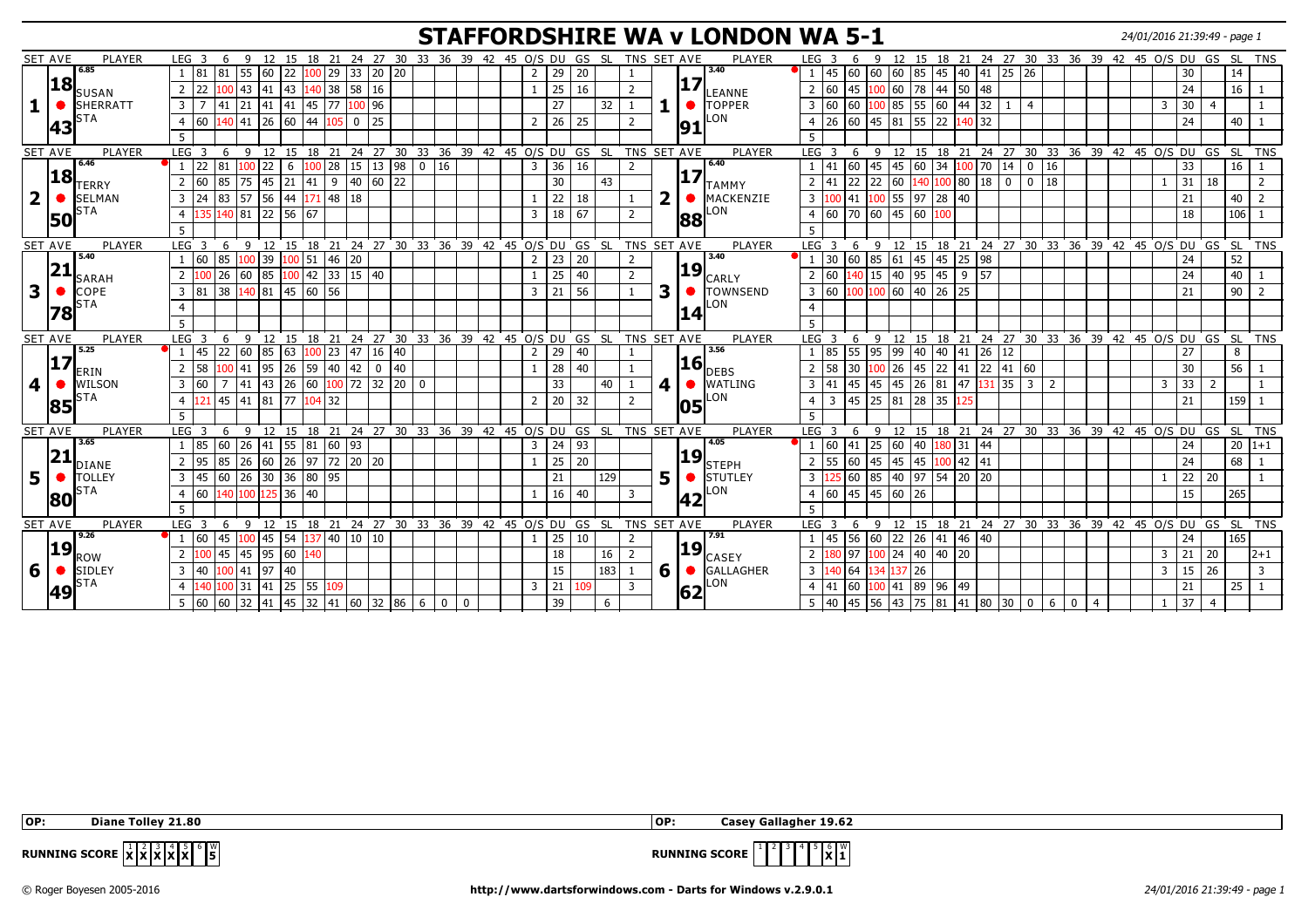# **STAFFORDSHIRE WA v LONDON WA 5-1** 24/01/2016 21:39:51 - page 2

| <b>PLAYER</b>  | W/L LWON LOST |       | AVE   TAVE | <b>PTS</b> | l DRTS | <b>TON</b> | $ION+$ | 180 l | <b>TONS</b> | <b>PLAYER</b>   | W/L LWON LOST | <b>AVE</b> | <b>TAVE</b> | <b>PTS</b> |     |    | $ DRTS $ TON $ TON +$ | 180   TONS |
|----------------|---------------|-------|------------|------------|--------|------------|--------|-------|-------------|-----------------|---------------|------------|-------------|------------|-----|----|-----------------------|------------|
| Susan Sherratt |               | 18.43 | 6.85       | 1972       | 107    |            |        |       |             | Leanne Topper   |               | 17.91      | 3.40        | 1934       | 108 |    |                       |            |
| Terry Selman   |               | 18.50 | 6.46       | 1961       | 106    |            |        |       |             | Tammy Mackenzie |               | 17.88      | 6.40        | 1842       | 103 |    |                       |            |
| Sarah Cope     |               | 21.78 | 5.40       | 1503       | 69     |            |        |       |             | Carly Townsend  |               | 19.14      | 3.40        | 1321       | 69  |    |                       |            |
| Erin Wilson    |               | 17.85 | 5.25       | 1964       | 110    |            |        |       |             | Debs Watling    |               | 16.05      | 3.56        | 1781       | 111 |    |                       |            |
| Diane Tolley   |               | 21.80 | 3.65       | 1875       | 86     |            |        |       |             | Steph Stutley   |               | 19.42      | 4.05        | 1651       | 85  |    |                       | $3 + 1$    |
| Row Sidley     |               | 19.49 | 9.26       | 2300       | 118    |            |        |       |             | Casey Gallagher |               | 19.62      | 7.91        | 2315       | 118 |    |                       | $6 + 1$    |
| <b>TOTALS</b>  |               | 19.42 | 0.00       | 11575      | 596    |            |        |       |             | <b>TOTALS</b>   |               | 18.26      | 0.00        | 10844      | 594 | 18 |                       | $24+2$     |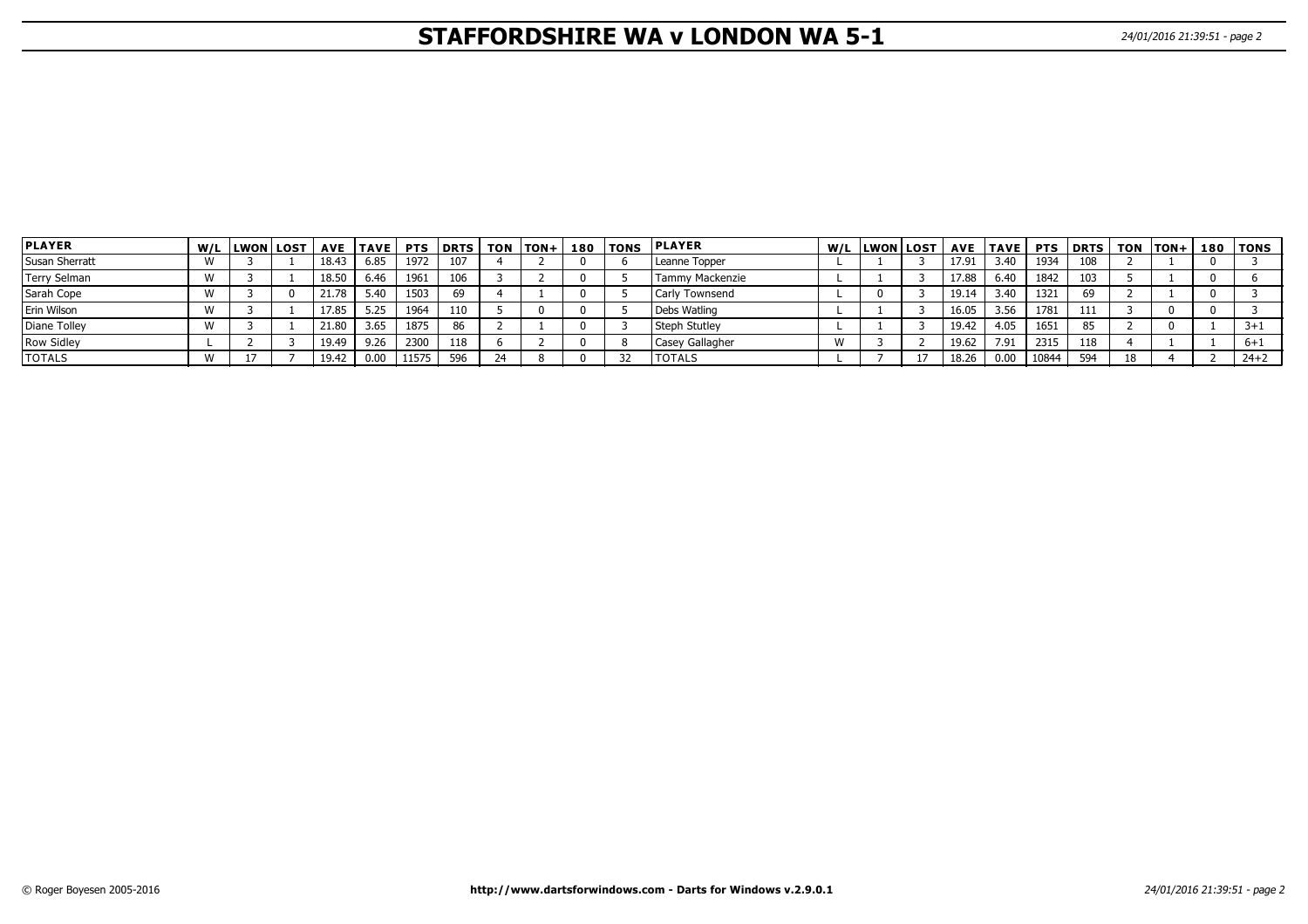## **STAFFORDSHIRE MB v LONDON MB 8-4** 24/01/2016 21:39:37 - page 1

|                         | <b>SET AVE</b> | PLAYER                | LEG <sub>3</sub>                                                       | 6                                                                     | 9            |              |                               |  | 12 15 18 21 24 27 30 33 36 39 42 45 0/S DU GS SL                 |  |  |                                 |    |                 | TNS SET AVE             |              |           | PLAYER                             |                | LEG <sub>3</sub>              | 6<br>9   |              | 12 15 18 21 24 27 30 33 36 39 42 45 0/S DU               |       |                |          |                                            |  |                |    | GS SL                             |                  | TNS                     |
|-------------------------|----------------|-----------------------|------------------------------------------------------------------------|-----------------------------------------------------------------------|--------------|--------------|-------------------------------|--|------------------------------------------------------------------|--|--|---------------------------------|----|-----------------|-------------------------|--------------|-----------|------------------------------------|----------------|-------------------------------|----------|--------------|----------------------------------------------------------|-------|----------------|----------|--------------------------------------------|--|----------------|----|-----------------------------------|------------------|-------------------------|
|                         |                | 9.87                  | l 55<br>$\mathbf{1}$                                                   |                                                                       |              |              | 121 121 22 43 99 20           |  |                                                                  |  |  | 21                              |    | 20              | 2                       |              |           | 7.01                               |                | 1<br>100 41                   |          |              | $100$ 80 59 83 22 16                                     |       |                |          |                                            |  | $\mathcal{P}$  | 23 | 16                                |                  | 2                       |
|                         | 23             |                       |                                                                        | 2  180  60   7  140  74  40                                           |              |              |                               |  |                                                                  |  |  | 17<br>$\overline{2}$            | 40 |                 | $2+1$                   |              |           | $\left 23\right _{\text{SPENCER}}$ |                | 60<br>2 60                    |          | 46 121 83    |                                                          |       |                |          |                                            |  |                | 15 |                                   | 131   1          |                         |
|                         |                | LEE                   |                                                                        |                                                                       |              |              |                               |  |                                                                  |  |  |                                 |    |                 |                         |              |           |                                    |                |                               |          |              |                                                          |       |                |          |                                            |  |                |    |                                   |                  |                         |
| $\mathbf{1}$            | $\bullet$      | <b>RATCLIFFE</b>      | 3   28                                                                 | 21 100                                                                |              |              | $100$ 36 58                   |  |                                                                  |  |  | 18                              |    | 158             | $\overline{2}$          | 1.           |           | $\bullet$ ELLIS                    |                | $\overline{3}$<br>47          |          |              | 85 59 70 60 40                                           |       |                |          |                                            |  | 3              |    | $21 \mid 40$                      |                  | 1                       |
|                         | 19             | <b>STA</b>            | $\overline{4}$                                                         | 100                                                                   | 26           |              | 75  41  58  36                |  |                                                                  |  |  | 21                              |    | 40              | 2                       |              | 41        | LON                                |                | $\overline{4}$                | 140      |              | 97  92  40  24   8                                       |       |                |          |                                            |  | $\overline{3}$ | 21 | 8                                 |                  | 2                       |
|                         |                |                       | 5                                                                      |                                                                       |              |              |                               |  |                                                                  |  |  |                                 |    |                 |                         |              |           |                                    | 5              |                               |          |              |                                                          |       |                |          |                                            |  |                |    |                                   |                  |                         |
|                         | <b>SET AVE</b> | <b>PLAYER</b>         | LEG <sup>3</sup>                                                       |                                                                       |              |              |                               |  | 6 9 12 15 18 21 24 27 30 33 36 39 42 45 O/S DU GS SL TNS SET AVE |  |  |                                 |    |                 |                         |              |           | PLAYER                             |                | $LEG$ 3                       | 6        |              | 9 12 15 18 21 24 27 30 33 36 39 42 45 O/S DU GS          |       |                |          |                                            |  |                |    |                                   |                  | SL TNS                  |
|                         |                | 5.25                  |                                                                        | $1 \vert 100 \vert 60 \vert 39$                                       |              |              |                               |  |                                                                  |  |  | 24<br>$\overline{\mathbf{3}}$   | 16 |                 | 2                       |              |           | 4.40                               |                | 141<br>45                     |          |              | 43 66 100 85 57                                          |       |                |          |                                            |  |                | 21 |                                   | $64$   1         |                         |
|                         | 23             | <b>STEVEN</b>         | 2                                                                      | 85                                                                    | 125          |              | $85 \ 86 \ 20$                |  |                                                                  |  |  | $\overline{3}$<br>18            | 20 |                 | $\overline{2}$          |              |           | $ 22 _{NICK}$                      |                | $2 \mid 26$                   |          |              | 140 41 45 60 43                                          |       |                |          |                                            |  |                | 18 |                                   | 146 1            |                         |
| $\overline{2}$          | $\bullet$      | <b>SHENTON</b>        |                                                                        | 3 60 60 28 100 85 94 74                                               |              |              |                               |  |                                                                  |  |  | $\overline{3}$<br>21            | 74 |                 | $\mathbf{1}$            | $\mathbf{2}$ | $\bullet$ | <b>COCKS</b>                       |                | 3 45                          |          |              | 100 99 100 85 52                                         |       |                |          |                                            |  |                | 18 |                                   | $20 \mid 2$      |                         |
|                         |                | <b>STA</b>            |                                                                        |                                                                       |              |              |                               |  |                                                                  |  |  |                                 |    |                 |                         |              |           | LON                                |                |                               |          |              |                                                          |       |                |          |                                            |  |                |    |                                   |                  |                         |
|                         | 86             |                       | $\overline{4}$                                                         |                                                                       |              |              |                               |  |                                                                  |  |  |                                 |    |                 |                         |              | 33        |                                    | $\overline{4}$ |                               |          |              |                                                          |       |                |          |                                            |  |                |    |                                   |                  |                         |
|                         |                |                       | 5                                                                      |                                                                       |              |              |                               |  |                                                                  |  |  |                                 |    |                 |                         |              |           |                                    | 5              |                               |          |              |                                                          |       |                |          |                                            |  |                |    |                                   |                  |                         |
|                         | <b>SET AVE</b> | PLAYER<br>9.60        | LEG 3 6 9 12 15 18 21 24 27 30 33 36 39 42 45 O/S DU GS SL TNS SET AVE |                                                                       |              |              |                               |  |                                                                  |  |  |                                 |    |                 |                         |              |           | PI AYFR<br>12.60                   |                | LEG <sub>3</sub>              |          |              | 6 9 12 15 18 21 24 27 30 33 36 39 42 45 O/S DU GS SL TNS |       |                |          |                                            |  |                |    |                                   |                  |                         |
|                         |                |                       |                                                                        | 1 60 47 60 60 60 60 60 51 43                                          |              |              |                               |  |                                                                  |  |  | 27<br>$\overline{3}$            | 43 |                 |                         |              |           |                                    |                | $1 \mid 70 \mid$              |          |              | 180 100 87 48 0 12 00                                    |       |                |          |                                            |  |                | 27 |                                   |                  | $4 \; 12 + 1$           |
|                         | 24             | <b>DAVE</b>           | 2 100                                                                  | 55 58                                                                 |              |              | 140 100 48                    |  |                                                                  |  |  | 18<br>$\overline{3}$            | 48 |                 | $\overline{3}$          |              | 26        | <b>STEVEN</b>                      |                | $2^{\circ}$                   | 81       | 60 100       | 96                                                       |       |                |          |                                            |  |                | 15 |                                   | $24 \mid 2$      |                         |
| 3                       | $\bullet$      | <b>MOORS</b>          | $\overline{3}$<br>  95                                                 | 41 140                                                                |              | 41           | 40                            |  |                                                                  |  |  | 15                              |    | 44              | 2                       | 3            | $\bullet$ | <b>IFERGUSON</b>                   |                | $\overline{3}$<br>81          |          | 85 77        | 38 40                                                    |       |                |          |                                            |  | 3              | 18 | 40                                |                  | $1+1$                   |
|                         | 31             | STA                   | $\sqrt{60}$<br>$\overline{4}$                                          | $26 \mid 30$                                                          |              | 85           | 40                            |  |                                                                  |  |  | 15                              |    | 160             | 1                       |              |           | LON                                |                | 4 <sup>1</sup>                | 140      | 140 38       | 43                                                       |       |                |          |                                            |  | 2              |    | $14 \mid 43$                      |                  | $\overline{3}$          |
|                         |                |                       | 5 43                                                                   | 60 1                                                                  | $.00$ $  60$ |              | 00 98                         |  |                                                                  |  |  | 18                              |    | 40              |                         |              |           |                                    |                | $5 \mid 96$                   | 46       | 140 I 97     | 74 28 20                                                 |       |                |          |                                            |  | 2              |    | $20 \mid 20$                      |                  | -1                      |
|                         | <b>SET AVE</b> | <b>PLAYER</b>         | <b>LEG</b><br>3                                                        | 6                                                                     | 9            | 12<br>15     |                               |  | 18 21 24 27 30 33 36 39 42 45 O/S DU GS SL TNS SET AVE           |  |  |                                 |    |                 |                         |              |           | <b>PLAYER</b>                      |                | LEG <sub>3</sub>              | 9<br>6   | 12           | 15                                                       |       |                |          | 18 21 24 27 30 33 36 39 42 45 0/S DU GS SL |  |                |    |                                   |                  | <b>TNS</b>              |
|                         |                | 5.65                  | 1   41                                                                 | 5                                                                     | 45           |              | 38 43 55 55 95                |  | 27 49 48                                                         |  |  | 32<br>$\overline{2}$            | 48 |                 |                         |              |           | 4.94                               |                | $1 \mid 41$<br>95             |          | 60 60 55     |                                                          | 42 26 |                | 19 36 22 |                                            |  |                | 30 |                                   | 45               |                         |
|                         |                | $ 21 _{\text{STEVE}}$ | 2 40                                                                   |                                                                       |              |              | 45 95 41 41 99 41             |  |                                                                  |  |  | 21                              |    | 99              |                         |              | 20        | IDANNY                             |                | 2 45<br>85                    |          |              | 83 100 13 36 59                                          |       | 80             |          |                                            |  | $\overline{3}$ | 24 | 80                                |                  | 1                       |
| 4 <sup>1</sup>          | $\bullet$      | <b>RUSHTON</b>        | 3   81                                                                 |                                                                       |              |              | 45 100 45 40 60 94 36         |  |                                                                  |  |  | 22<br>$\mathbf{1}$              | 36 |                 | -1                      | 4            |           | <b>O</b> IWINMILL                  |                | 3 83<br>60                    |          |              | 45  60  96  45  42                                       |       |                |          |                                            |  |                | 21 |                                   | 70               |                         |
|                         |                | STA                   | 4 66                                                                   |                                                                       |              | 100 95 80 40 |                               |  |                                                                  |  |  | 15                              |    | 120             | 1                       |              |           | LON                                |                | 4 60                          |          | 140 45 83 59 | 114                                                      |       |                |          |                                            |  | $\overline{3}$ | 18 | 114                               |                  | 2                       |
|                         |                |                       |                                                                        |                                                                       |              |              |                               |  |                                                                  |  |  |                                 |    |                 |                         |              | 93        |                                    |                |                               |          |              |                                                          |       |                |          |                                            |  |                |    |                                   |                  |                         |
|                         |                |                       | 5                                                                      | 1001                                                                  | 40           |              | 60 44 32                      |  |                                                                  |  |  | 18<br>$\overline{3}$            | 32 |                 | 3                       |              |           |                                    |                | 5 <sup>1</sup>                | 45       | 60 45 81     |                                                          |       |                |          |                                            |  |                | 15 |                                   | 130 <sup>1</sup> |                         |
|                         | <b>SET AVE</b> | <b>PLAYER</b><br>9.91 | $LEG$ 3                                                                | 6                                                                     | - 9          |              |                               |  | 12 15 18 21 24 27 30 33 36 39 42 45 O/S DU GS SL TNS SET AVE     |  |  |                                 |    |                 |                         |              |           | PLAYER<br>8.49                     |                | LEG <sub>3</sub>              | 9<br>- 6 |              | 12 15 18 21 24 27 30 33 36 39 42 45 0/S DU GS            |       |                |          |                                            |  |                |    |                                   |                  | SL TNS                  |
|                         | 26             |                       |                                                                        | $1 \vert 100 \vert 60 \vert 100 \vert 140 \vert 45 \vert 24 \vert 32$ |              |              |                               |  |                                                                  |  |  | 19<br>$\mathbf{1}$              | 32 |                 | $\overline{3}$          |              | 25        |                                    |                | $1 \vert 95$                  |          |              | 120 58 98 58 57                                          | 7     |                |          |                                            |  |                | 21 |                                   | 8                | <sup>1</sup>            |
|                         |                | DANIEL                | 2 97                                                                   | $\overline{49}$                                                       | 96           | 82           | 125 28                        |  |                                                                  |  |  | 18                              |    | 24              | -1                      |              |           | DASON                              |                | $2^{\circ}$                   | 124      |              | 60 140 37 40                                             |       |                |          |                                            |  | $\mathbf{1}$   | 16 | 40                                |                  | $\overline{3}$          |
| 5                       | $\bullet$      | <b>ALLSOP</b>         | $\overline{\mathbf{3}}$<br>60                                          | 43 123                                                                |              |              | 9   99   129   6   32         |  |                                                                  |  |  | 22<br>1                         | 32 |                 | $\overline{2}$          | 5            | $\bullet$ | GALLAGHER                          |                | 80<br>$3 \mid 82$             |          |              | 54 41 40 80 56 60                                        |       |                |          |                                            |  |                | 24 |                                   | 8                |                         |
|                         | 40             | STA                   | 4 100                                                                  | 85 58                                                                 |              | 174 78       | 6                             |  |                                                                  |  |  | $\overline{16}$<br>$\mathbf{1}$ | 6  |                 | 2                       |              | 63        | LON                                |                | $4 \overline{60}$             | 100      | 140 125      | 36                                                       |       |                |          |                                            |  |                | 15 |                                   | 40 3             |                         |
|                         |                |                       | -5                                                                     |                                                                       |              |              |                               |  |                                                                  |  |  |                                 |    |                 |                         |              |           |                                    | 5 <sup>1</sup> |                               |          |              |                                                          |       |                |          |                                            |  |                |    |                                   |                  |                         |
|                         | <b>SET AVE</b> | <b>PLAYER</b>         | $LEG$ 3                                                                |                                                                       |              |              |                               |  | 6 9 12 15 18 21 24 27 30 33 36 39 42 45 O/S DU GS SL TNS SET AVE |  |  |                                 |    |                 |                         |              |           | <b>PLAYER</b>                      |                | LEG <sub>3</sub>              | 6        |              | 9 12 15 18 21 24 27 30 33 36 39 42 45 0/S DU GS          |       |                |          |                                            |  |                |    |                                   |                  | SL TNS                  |
|                         |                | 6.40                  | 1100                                                                   |                                                                       |              |              | 100 45 60 100 48 28           |  |                                                                  |  |  | 21                              |    | 20 <sup>1</sup> | $\overline{\mathbf{3}}$ |              |           | 11.03                              |                | 1 100 100 80 26 55 120 20     |          |              |                                                          |       |                |          |                                            |  | $\overline{2}$ |    | $20 \overline{20}$                |                  | $\overline{3}$          |
|                         | 22             | THOMAS                | 2<br>160                                                               |                                                                       |              |              | 60 30 60 57 44                |  |                                                                  |  |  | 18                              |    | 190             |                         |              | 23        | <b>I</b> STEVE                     |                | $2 \mid 57$                   | 68       | $140$ 45     | $123$ 0 $168$                                            |       |                |          |                                            |  | $\overline{3}$ |    | $21 \mid 68$                      |                  | $\overline{2}$          |
| 6                       | $\bullet$      | MOULT                 | 3 85                                                                   | 45 45                                                                 |              |              | 100 50 82 94                  |  |                                                                  |  |  | 21<br>$\overline{3}$            | 94 |                 | 1                       | 6            | $\bullet$ | IDAY                               |                | 3 60<br>85                    |          |              | 60  140  43  41                                          |       |                |          |                                            |  |                | 18 |                                   | 72   1           |                         |
|                         |                | STA                   | 96  <br>$\overline{4}$                                                 |                                                                       |              |              | 45 100 54 140 66              |  |                                                                  |  |  | $\overline{3}$<br>18            | 66 |                 | 2                       |              |           | LON                                |                | $4 \mid 45$                   | 68       | 45 55        | 140 41                                                   |       |                |          |                                            |  |                | 18 |                                   | 107 1            |                         |
|                         | 95             |                       | $5 \mid 44$                                                            | 60 43                                                                 |              |              | 96 81 99 38 40                |  |                                                                  |  |  | 22<br>$\mathbf{1}$              | 40 |                 |                         |              | 68        |                                    |                | $5$ 83<br>57                  |          |              | 100 140 57 24 35                                         |       |                |          |                                            |  |                | 21 |                                   | 5 <sup>1</sup>   | $\overline{2}$          |
|                         | <b>SET AVE</b> | PLAYER                | LEG <sub>3</sub>                                                       | 6                                                                     | - 9          |              |                               |  | 12 15 18 21 24 27 30 33 36 39 42 45 0/S DU GS SL TNS SET AVE     |  |  |                                 |    |                 |                         |              |           | PLAYER                             |                | LEG <sub>3</sub>              | 6<br>9   |              | 12 15 18 21 24 27 30 33 36 39 42 45 0/S DU GS            |       |                |          |                                            |  |                |    |                                   |                  | SL TNS                  |
|                         |                | 9.20                  | $1 \mid 15$                                                            |                                                                       |              |              | $140$ 55 81 85 97 28          |  |                                                                  |  |  | 19<br>$\mathbf{1}$              | 28 |                 | 1                       |              |           | 9.14                               |                | $1 \vert 45$<br>26            |          |              | 30  60  95  82                                           | 100   |                |          |                                            |  |                | 21 |                                   | 63               | $\vert$ 1               |
|                         | 22             |                       | 2 100                                                                  | 43 100                                                                |              |              | 60  100 58  20  20            |  |                                                                  |  |  | 22<br>$\mathbf{1}$              | 20 |                 | $\overline{3}$          |              | 23        |                                    |                | 2 60                          | .40      |              | 140 91 37 25                                             | 6     |                |          |                                            |  |                | 21 |                                   | $2 \mid 2$       |                         |
|                         |                | SHANE                 |                                                                        |                                                                       |              |              |                               |  |                                                                  |  |  |                                 |    |                 |                         |              |           | SEAN                               |                |                               |          |              |                                                          |       |                |          |                                            |  |                |    |                                   |                  |                         |
| $\overline{\mathbf{z}}$ | $\bullet$      | <b>BECKETT</b>        | 3 4 1                                                                  | 21 45                                                                 |              | 100   96     |                               |  |                                                                  |  |  | 15                              |    | 198             | $\mathbf{1}$            | 7            | $\bullet$ | CAIN                               |                | $\overline{3}$                | 100      | 41 100       | 70 56                                                    |       |                |          |                                            |  | 2              |    | $17 \overline{\smash{\big)}\}$ 56 |                  | $\overline{3}$          |
|                         | 26             | <b>STA</b>            | $ 42\rangle$<br>$\overline{4}$                                         |                                                                       |              |              | $100 \ 60 \ 45 \ 41 \ 5 \ 60$ |  |                                                                  |  |  | 21                              |    | 148             | $\mathbf{1}$            |              | 49        | LON                                |                | 82<br>4 84                    |          |              | 68 81 58 96 32                                           |       |                |          |                                            |  | -1             |    | $19$ 32                           |                  |                         |
|                         |                |                       | 5 <sup>1</sup>                                                         | 60                                                                    | 95           | 180   46     | $0 \mid 20$                   |  |                                                                  |  |  | 20<br>$\overline{2}$            | 20 |                 | $2 + 1$                 |              |           |                                    |                | 5 <sub>1</sub>                | 22       | $60 \mid 24$ | $100$ 55 26                                              |       |                |          |                                            |  |                | 21 |                                   | $114$   2        |                         |
|                         | SET AVE        | PLAYER                | LEG <sub>3</sub>                                                       | 6                                                                     |              |              |                               |  | 9 12 15 18 21 24 27 30 33 36 39 42 45 O/S DU GS SL TNS SET AVE   |  |  |                                 |    |                 |                         |              |           | PLAYER                             |                | LEG <sub>3</sub>              | 6        |              | 9 12 15 18 21 24 27 30 33 36 39 42 45 0/S DU GS          |       |                |          |                                            |  |                |    |                                   |                  | SL TNS                  |
|                         |                | 9.01                  |                                                                        | 1   64   26   100   100   100   41   34   28                          |              |              |                               |  |                                                                  |  |  | 24                              |    | 8               | $\overline{3}$          |              |           | 11.41                              |                | 1 43 41 40 81 100 100 60 36   |          |              |                                                          |       |                |          |                                            |  | $\overline{1}$ |    | $22 \mid 36$                      |                  | $\overline{2}$          |
|                         | 24             | <b>DANNY</b>          | 2 100                                                                  |                                                                       | 123 56 44    |              | 38 40                         |  |                                                                  |  |  | 16<br>1                         | 40 |                 | $\overline{3}$          |              |           | $ 24 _{ROBBE}$                     |                | $\sqrt{43}$<br>2 <sup>1</sup> |          |              | 100 26 85 79                                             |       |                |          |                                            |  |                | 18 |                                   | $68$   2         |                         |
| 8                       | $\bullet$      | <b>KEY</b>            |                                                                        | 3 60 58 83 60 140 60                                                  |              |              |                               |  |                                                                  |  |  | 18                              |    | 40              | $\mathbf{1}$            | 8            |           | $\bullet$ HAIN                     |                | 3 <sup>1</sup>                |          |              | 140 140 100 97 12 12                                     |       |                |          |                                            |  | -1             |    | $16 \mid 12$                      |                  | $\overline{\mathbf{3}}$ |
|                         |                | STA                   |                                                                        | $4 \mid 80 \mid 60 \mid 81 \mid 100 \mid 55 \mid 23 \mid 86$          |              |              |                               |  |                                                                  |  |  | 21                              |    | 16              | $\mathbf{1}$            |              |           | LON                                |                | 4 60 $100$ 121 140 60 10 8    |          |              |                                                          |       | $\overline{2}$ |          |                                            |  | $\mathbf{1}$   |    | $22 \mid 2$                       |                  | $\overline{3}$          |
|                         | 56             |                       | -5                                                                     |                                                                       |              |              |                               |  |                                                                  |  |  |                                 |    |                 |                         |              | 82        |                                    |                | 5                             |          |              |                                                          |       |                |          |                                            |  |                |    |                                   |                  |                         |
|                         |                |                       |                                                                        |                                                                       |              |              |                               |  |                                                                  |  |  |                                 |    |                 |                         |              |           |                                    |                |                               |          |              |                                                          |       |                |          |                                            |  |                |    |                                   |                  |                         |



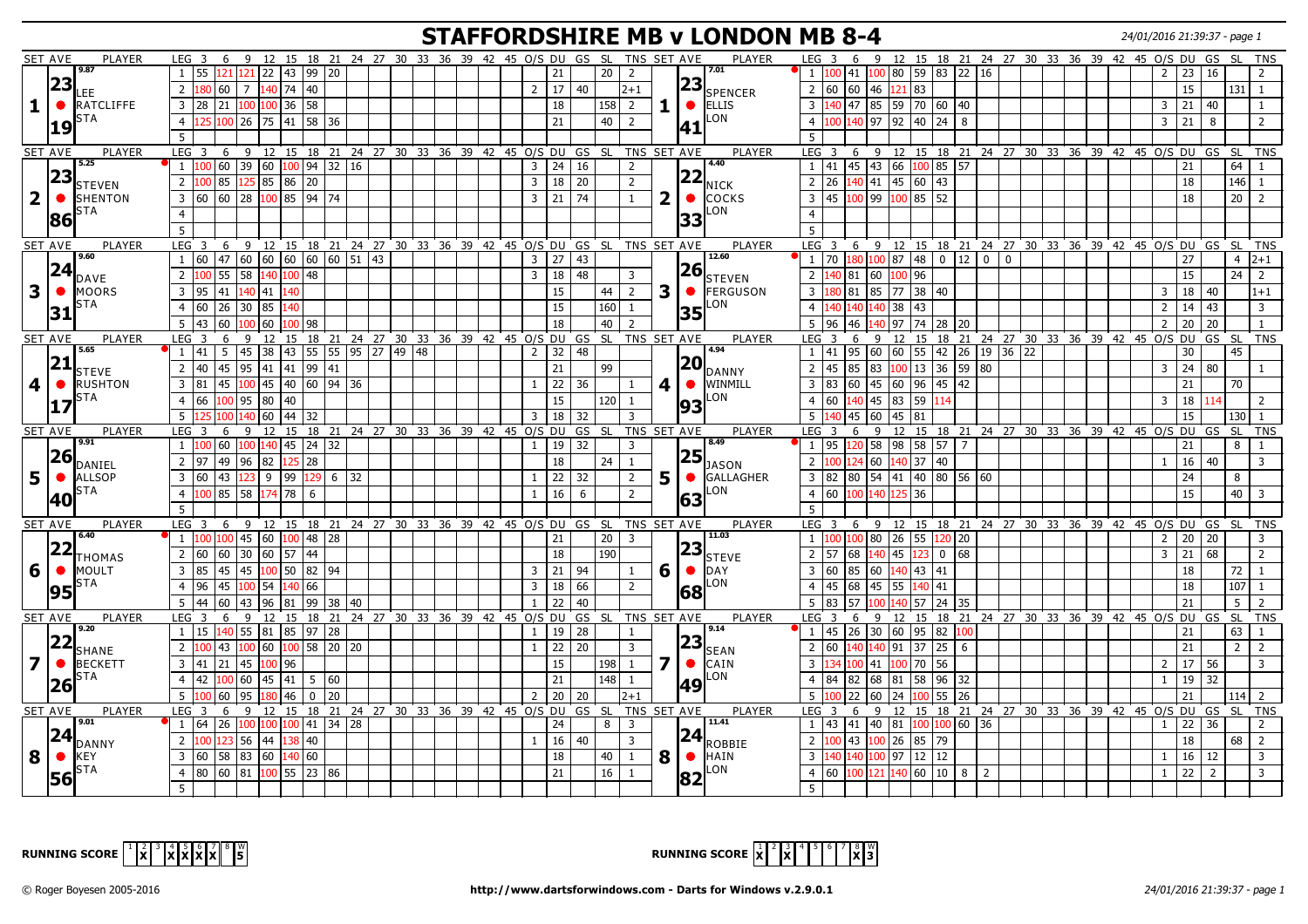#### **STAFFORDSHIRE MB v LONDON MB 8-4** 24/01/2016 21:39:40 - page 2

|    | SET AVE | <b>PLAYER</b> | LEG <sub>3</sub>                |        | Q        | 12            |               |              |                                      |       |             |       |    |       |    |              |   |    |    | 15 18 21 24 27 30 33 36 39 42 45 0/S DU GS SL |  |    | TNS SET AVE | PLAYER        | LEG <sub>3</sub> |    |                       | q            | 12 <sup>7</sup> |                      |    |              |    |    |    |                |       |    | 15 18 21 24 27 30 33 36 39 42 45 O/S DU GS SL |          |     |     | <b>TNS</b>              |
|----|---------|---------------|---------------------------------|--------|----------|---------------|---------------|--------------|--------------------------------------|-------|-------------|-------|----|-------|----|--------------|---|----|----|-----------------------------------------------|--|----|-------------|---------------|------------------|----|-----------------------|--------------|-----------------|----------------------|----|--------------|----|----|----|----------------|-------|----|-----------------------------------------------|----------|-----|-----|-------------------------|
|    |         | 4.61          | $ 41\rangle$                    | 30     |          | 45 60 85      |               |              |                                      |       |             |       |    |       |    |              |   | 15 |    | 240                                           |  |    | רר          | 14.91         |                  |    | 135                   | 45  121      |                 | 41 59                |    |              |    |    |    |                |       |    | 3                                             | 59<br>18 |     |     | $\overline{\mathbf{3}}$ |
|    | 22      | MICK          | 41                              | 41     | 83       |               | 140   45   97 |              | 54                                   |       |             |       |    |       |    |              | 3 | 21 | 54 |                                               |  |    |             | <b>DARREN</b> |                  | 82 | 83                    | 66 44        |                 | 59 87                |    |              |    |    |    |                |       |    |                                               | 18       |     | 80  |                         |
| 9  |         | PLEVIN        | 3   81                          | 60     | 81       |               | $.00$ 55 58   |              |                                      | 46 20 |             |       |    |       |    |              |   | 23 | 20 |                                               |  | 9  |             | IRVING        | $\overline{3}$   | 96 | 45                    | 85 51        |                 | $43 \mid 55 \mid 40$ |    |              | 36 |    |    |                |       |    |                                               | 24       |     | 50  |                         |
|    | 105     |               | $\overline{\mathcal{A}}$        | 60     | 60       |               | 60 60         |              | $ 40\rangle$                         |       |             |       |    |       |    |              | 3 | 21 | 40 |                                               |  |    | 55          | LON           |                  | 40 | 55 41 55              |              |                 | 60                   |    |              |    |    |    |                |       |    |                                               | 18       |     | 115 |                         |
|    |         |               | -5                              |        |          |               |               |              |                                      |       |             |       |    |       |    |              |   |    |    |                                               |  |    |             |               | 5                |    |                       |              |                 |                      |    |              |    |    |    |                |       |    |                                               |          |     |     |                         |
|    | SET AVE | PLAYER        | LEG                             |        | $\Omega$ | 12            | 15            |              | 18 21 24 27 30 33 36 39 42 45 0/S DU |       |             |       |    |       |    |              |   |    |    | GS SL                                         |  |    | TNS SET AVE | PLAYER        | LEG              |    |                       | $\mathsf{Q}$ | 12              | 15                   |    |              |    |    |    |                |       |    | 18 21 24 27 30 33 36 39 42 45 0/S DU GS SL    |          |     |     | TNS                     |
|    |         | 6.01          | l 85                            |        | 55       | 38            | 46            | 51           | 54                                   | 24    | l 8         |       |    |       |    |              | 3 | 27 | 8  |                                               |  |    |             | 10.45         |                  | 45 | 66                    | 45           | 81              | $41 \mid 81$         |    | $ 22\rangle$ | 44 |    |    |                |       |    |                                               | 24       |     | 76  |                         |
|    | 18      | <b>PETER</b>  | 160                             | 60     |          | 140   78   60 |               |              |                                      |       |             |       |    |       |    |              |   | 15 |    | 103                                           |  |    | 19          |               |                  | 45 |                       |              | 25   83         | 30                   | 78 |              |    |    |    |                |       |    |                                               | 78<br>18 |     |     |                         |
| 10 |         | CHELL         | 160<br>3                        | l 60   | 60       | 32            | 85            | 41           |                                      | 22 37 |             |       |    |       |    |              |   | 24 |    | 104                                           |  | 10 |             | CLIFFORD      | 3                |    | <b>43</b>             | 40           | 45              | 51                   | 42 | 84           | 56 |    |    |                |       |    | -3                                            | $24$ 56  |     |     |                         |
|    | 98      |               | 58                              |        | 58       |               |               | 28           |                                      | 93    | 40          |       |    |       |    |              |   | 25 | 40 |                                               |  |    | 89          | LON           |                  |    |                       |              |                 | 78                   |    |              |    |    |    |                |       |    |                                               | 27       |     |     |                         |
|    |         |               | 96 <br>5                        |        | 78       |               | <b>S7</b>     | 98           | 23                                   | 0     | $\Omega$    |       |    |       |    |              |   | 30 |    |                                               |  |    |             |               | 5.               |    |                       | 185          |                 | 84                   | 16 | $\mathbf{0}$ |    | 8  | -8 |                |       |    |                                               | 29       | 8   |     | 3                       |
|    | SET AVE | PLAYER        | LEG                             |        |          |               |               |              |                                      |       | 27          | 30    | 33 | 36    | 39 | 42 45 0/S DU |   |    | GS | <b>SL</b>                                     |  |    | TNS SET AVE | PLAYER        | <b>LEG</b>       |    |                       |              |                 |                      |    |              | 24 | 27 | 30 | 33             | 36 39 | 42 | 45 O/S DU                                     | GS       | -SL |     | <b>TNS</b>              |
|    |         | 10.01         |                                 | 81     | 58       |               |               | 42           | 29                                   | 10    |             |       |    |       |    |              |   | 22 | 10 |                                               |  |    |             | 6.97          |                  | 33 | 40                    | 28           |                 | 41                   | 42 | 85           | 84 |    |    |                |       |    |                                               | 24       |     | 16  |                         |
|    | 21      | <b>DAVE</b>   | 36                              |        | 45       |               | 42            | 60           |                                      | 10    | $\mathbf 0$ |       |    |       |    |              |   | 30 |    |                                               |  |    | 20          | 'ISTUART      |                  |    |                       |              | 30              | 55                   |    | 178          | 30 |    | 10 |                |       |    |                                               | 30       | 10  |     |                         |
|    |         | RICHARDS      | 3                               | 140 60 | 81       | $100$ 44      |               | 36           | 40                                   |       |             |       |    |       |    |              |   | 19 | 40 |                                               |  |    |             | PATT          | $\overline{3}$   |    | 144                   | 45 81        |                 | 61   43   59         |    |              |    |    |    |                |       |    |                                               | 21       |     | 68  |                         |
|    | 66      |               |                                 | l 60   | 85       | $.170-1$      | 5             | 41           |                                      |       |             |       |    |       |    |              |   | 18 |    | 140                                           |  |    | 71          | LON           |                  | 95 |                       | 100 32       |                 | 92   82              |    |              |    |    |    |                |       |    |                                               | 82<br>18 |     |     |                         |
|    |         |               | -5                              |        | 60       | l 58          | 36            | 48           | 78                                   |       |             |       |    |       |    |              |   | 20 | 78 |                                               |  |    |             |               | $5 \mid 40$      |    | 37                    | 160          | 36              |                      | 45 | 98           |    |    |    |                |       |    |                                               | 21       |     | 60  |                         |
|    | SET AVE | <b>PLAYER</b> | <b>LEG</b>                      |        |          |               |               | 18           | 21                                   | 24    | 27          | 30 33 |    | 36 39 |    | 42 45 0/S DU |   |    |    | GS SL                                         |  |    | TNS SET AVE | <b>PLAYER</b> | LEG              |    |                       | $\Omega$     |                 |                      | 18 | 21           | 24 | 27 |    | 30 33 36 39 42 |       |    | 45 O/S DU                                     | GS       | -SL |     | <b>TNS</b>              |
|    |         | 10.11         | 96                              | l 43   | 41       | 140 59        |               | $ 40\rangle$ | 42   33                              |       |             |       |    |       |    |              |   | 24 |    |                                               |  |    |             | 6.40          |                  | 42 | 46                    |              |                 | 60   99              |    | 34           | 20 |    |    |                |       |    |                                               | 20<br>23 |     |     | $\overline{2}$          |
|    | 25      | STUART        | 43                              |        | 140      | 134 84        |               |              |                                      |       |             |       |    |       |    |              | 3 | 15 | 84 |                                               |  |    | 23          | ∥MICHAEL      |                  | 85 | 26 97                 |              | 99              |                      |    |              |    |    |    |                |       |    |                                               | 15       |     | 94  |                         |
|    |         | LIVESLEY      | 122<br>$\overline{3}$           | 98     |          |               | 81            | 50           |                                      |       |             |       |    |       |    |              |   | 21 |    | 16                                            |  |    |             | ARTISS        | $\overline{3}$   |    | .157                  |              | 0 60            | 41                   |    | 32           |    |    |    |                |       |    |                                               | 20<br>32 |     |     |                         |
|    | 10      |               | 81<br>$\overline{4}$            | 55     | 60       | 177           |               | 123 81       | 24                                   |       |             |       |    |       |    |              |   | 20 | 24 |                                               |  |    | 98          | LON           | $\overline{4}$   |    | $ 40\rangle$          | 54           | 60              | 81   98   53         |    |              |    |    |    |                |       |    |                                               | 21       |     | 15  |                         |
|    |         |               | $5 \vert 140 \vert 60 \vert 57$ |        |          | 46 84         |               | 74           | 40                                   |       |             |       |    |       |    |              |   | 19 | 40 |                                               |  |    |             |               |                  |    | $5 \vert 85 \vert 60$ |              |                 | 58 85 95 48          |    |              |    |    |    |                |       |    |                                               | 18       |     | 70  |                         |

| OP                   | . 26.40<br>Allenn<br>Dani.                                                                                                                                                             | 1OP                  | n Ferauson 26.35<br>steven                                                       |
|----------------------|----------------------------------------------------------------------------------------------------------------------------------------------------------------------------------------|----------------------|----------------------------------------------------------------------------------|
| <b>RUNNING SCORE</b> | $\begin{bmatrix} 10 \\ 20 \\ 10 \end{bmatrix}$ $\begin{bmatrix} 11 \\ 20 \\ 8 \end{bmatrix}$ $\begin{bmatrix} 10 \\ 8 \\ 8 \end{bmatrix}$<br>$\mathbf{X}$<br> X X X X <br>$\mathbf{A}$ | <b>RUNNING SCORE</b> | 11 12 W<br>. .<br>lxl<br>IxI<br>IV I<br>$\overline{\mathbf{v}}$<br>- іх.<br>IA I |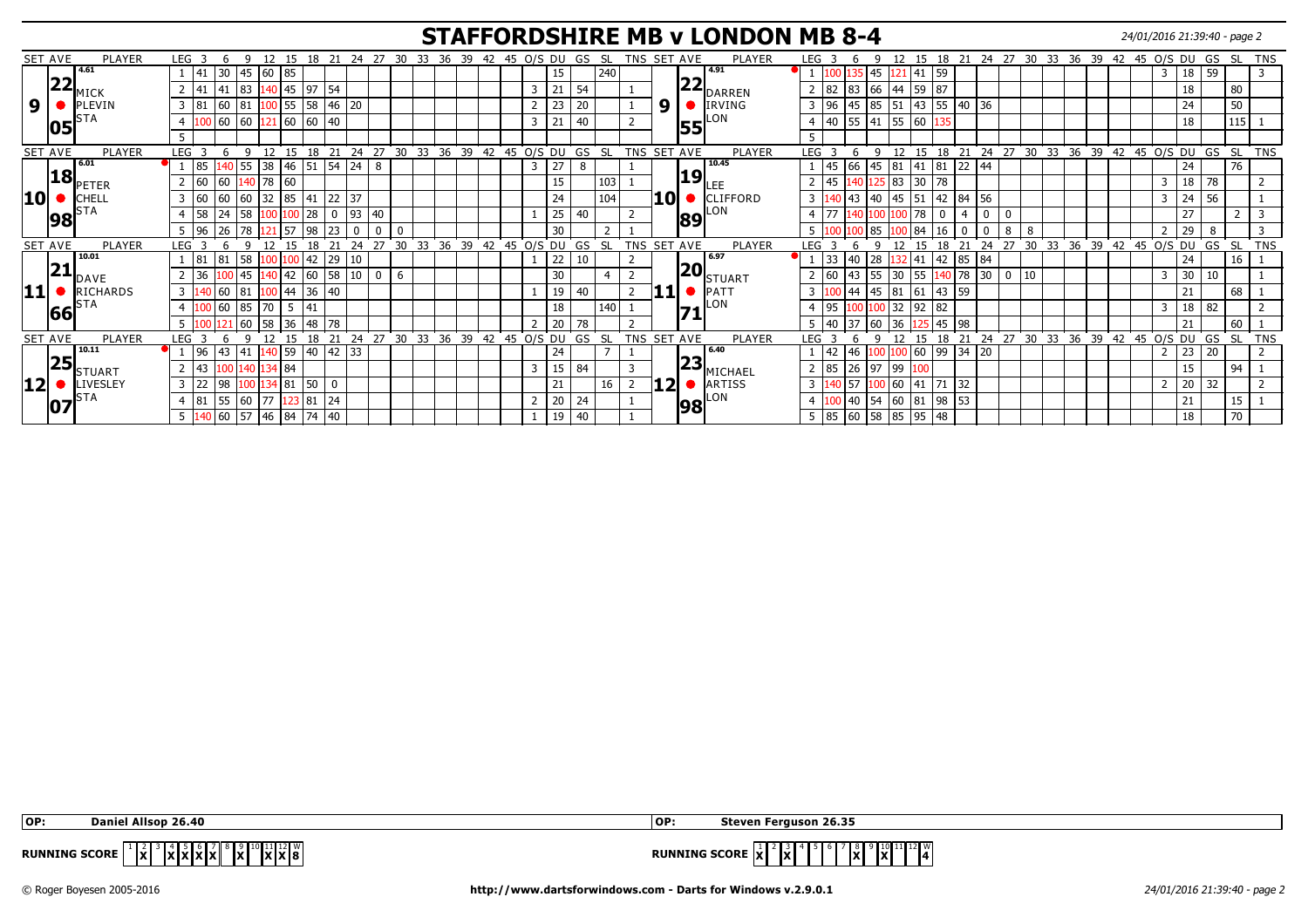# **STAFFORDSHIRE MB v LONDON MB 8-4** 24/01/2016 21:39:42 - page 3

|  | 24/01/2016 21:39:42 - page |  |
|--|----------------------------|--|
|  |                            |  |

| <b>PLAYER</b>   | W/L | <b>LWON LOST</b> |       | AVE TAVE | <b>PTS</b> | <b>DRTS</b> | <b>TON</b> | <b>TON+</b> |   | 180   TONS | <b>PLAYER</b>   |   | W/L LWON LOST |    |       | AVE  TAVE   PTS |       | <b>DRTS</b> |    | TON TON+1 | 180   TONS |
|-----------------|-----|------------------|-------|----------|------------|-------------|------------|-------------|---|------------|-----------------|---|---------------|----|-------|-----------------|-------|-------------|----|-----------|------------|
| Lee Ratcliffe   |     |                  | 23.19 | 9.87     | 1786       |             |            |             |   | $8 + 1$    | Spencer Ellis   | W |               |    | 23.41 | 7.01            | 1873  | 80          |    |           |            |
| Steven Shenton  | W   |                  | 23.86 | 5.25     | 1503       | 63          |            |             |   |            | Nick Cocks      |   |               |    | 22.33 | 4.40            | 1273  | 57          |    |           |            |
| Dave Moors      |     |                  | 24.31 | 9.60     | 2261       | 93          |            |             |   |            | Steven Ferguson | W |               |    | 26.35 | 12.60           | 2477  | 94          |    |           | $9 + 2$    |
| Steve Rushton   | W   |                  | 21.17 | 5.65     | 2286       | 108         |            |             |   |            | Danny Winmill   |   |               |    | 20.93 | 4.94            | 2260  | 108         |    |           |            |
| Daniel Allsop   | W   |                  | 26.40 | 9.91     | 1980       | 75          |            |             |   |            | Jason Gallagher |   |               |    | 25.63 | 8.49            | 1948  | 76          |    |           |            |
| Thomas Moult    | W   |                  | 22.95 | 6.40     | 2295       | 100         |            |             |   |            | Steve Day       |   |               |    | 23.68 | 11.03           | 2321  | 98          |    |           |            |
| Shane Beckett   | W   |                  | 22.26 | 9.20     | 2159       | 97          |            |             |   | $8 + 1$    | Sean Cain       |   |               |    | 23.49 | 9.14            | 2326  | 99          |    |           |            |
| Danny Key       |     |                  | 24.56 | 9.01     | 1940       | 79          |            |             |   |            | Robbie Hain     | W |               |    | 24.82 | 11.41           | 1936  | 78          |    |           | 10         |
| Mick Plevin     | W   |                  | 22.05 | 4.61     | 1764       | 80          |            |             |   |            | Darren Irving   |   |               |    | 22.55 | 4.91            | 1759  | 78          |    |           |            |
| Peter Chell     |     |                  | 18.98 | 6.01     | 2296       | 121         |            |             |   |            | Lee Clifford    | W |               |    | 19.89 | 10.45           | 2427  | 122         |    |           |            |
| Dave Richards   | W   |                  | 21.66 | 10.01    | 2361       | 109         |            |             | n |            | Stuart Patt     |   |               |    | 20.71 | 6.97            | 2361  | 114         |    |           |            |
| Stuart Livesley | W   |                  | 25.07 | 10.11    | 2482       | 99          |            |             |   |            | Michael Artiss  |   |               |    | 23.98 | 6.40            | 2326  | 97          |    |           |            |
| <b>TOTALS</b>   | w   | 24               | 22.81 | 0.00     | 25113      | 1101        | 61         | 19          |   | $82 + 2$   | <b>TOTALS</b>   |   | 24            | 30 | 22.97 | 0.00            | 25287 | 1101        | 54 | 26        | $82 + 2$   |

**LONDON MB**

**STAFFORDSHIRE MB**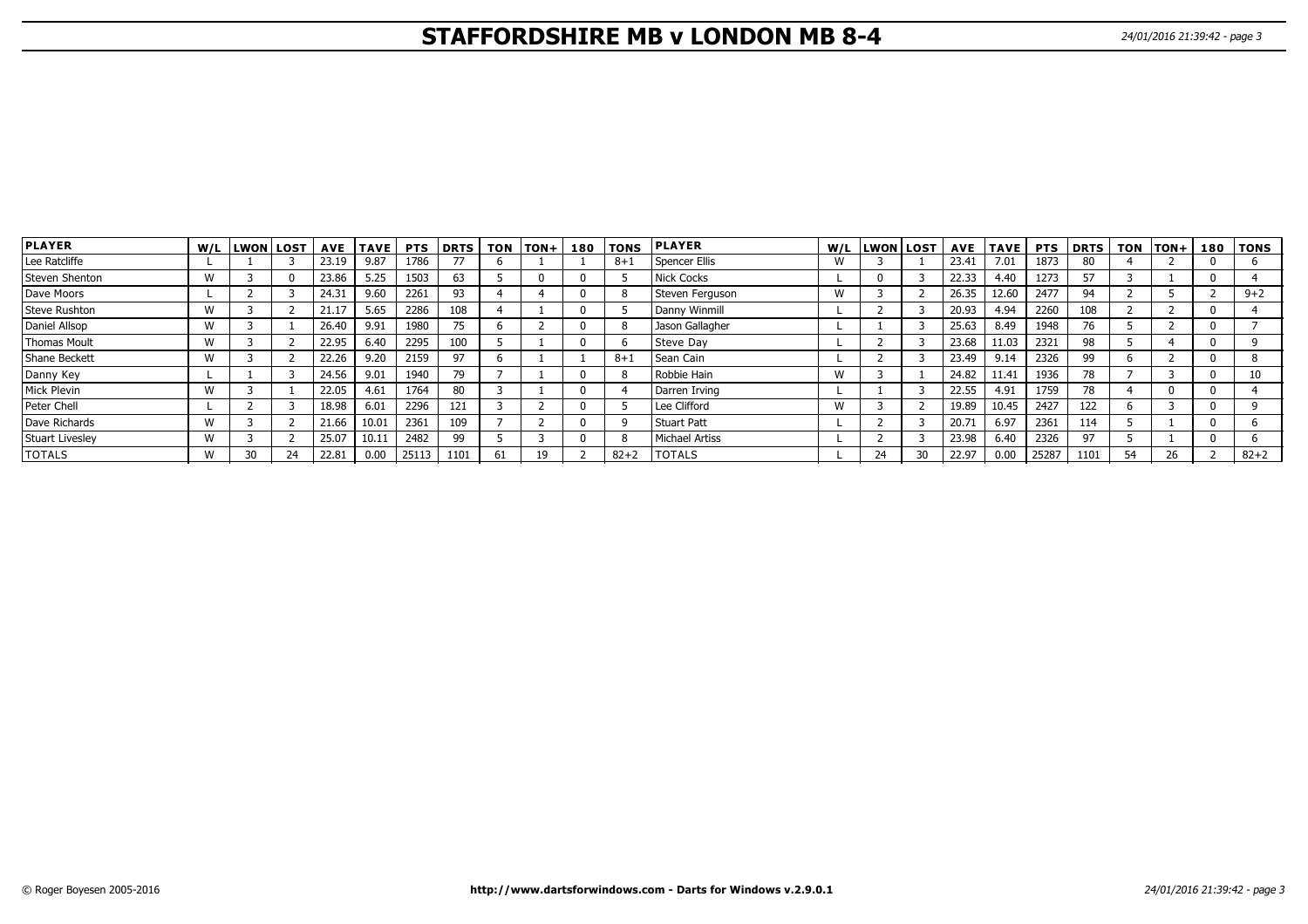## **STAFFORDSHIRE WB v LONDON WB 1-5** 24/01/2016 21:39:26 - page 1

|                | <b>SET AVE</b><br>PLAYER                         | LEG <sub>3</sub>       | -6                                                  |              |              |                |                |                                        |     |                | 9 12 15 18 21 24 27 30 33 36 39 42 45 0/S DU GS SL   |             |        |  |                |                 |                 |                | TNS SET AVE                                                    |                         |     |                               | PLAYER                            | LEG <sub>3</sub>                  | 6               |                                                                               |                |            |                                                                    |                             | 9 12 15 18 21 24 27 30 33 36 39 42 45 0/S DU GS SL |                 |                 |            |                |    |                |      | TNS                                                    |
|----------------|--------------------------------------------------|------------------------|-----------------------------------------------------|--------------|--------------|----------------|----------------|----------------------------------------|-----|----------------|------------------------------------------------------|-------------|--------|--|----------------|-----------------|-----------------|----------------|----------------------------------------------------------------|-------------------------|-----|-------------------------------|-----------------------------------|-----------------------------------|-----------------|-------------------------------------------------------------------------------|----------------|------------|--------------------------------------------------------------------|-----------------------------|----------------------------------------------------|-----------------|-----------------|------------|----------------|----|----------------|------|--------------------------------------------------------|
|                | 2.40                                             | 41                     | 30                                                  | 24           | 41 36        |                | $100$ 45       |                                        | 140 |                |                                                      |             |        |  |                | 24              |                 | 44             | $\overline{z}$                                                 |                         |     |                               | 4.00                              | 24                                |                 | .00   58   60                                                                 |                |            | 58 26 57 99 19                                                     |                             |                                                    |                 |                 |            | $\overline{3}$ | 27 | 19             |      |                                                        |
|                | 15                                               | 58<br>$\overline{2}$   |                                                     |              |              |                |                |                                        |     |                | 22 45 81 60 41 30 60 25 44 19 16                     |             |        |  | 3              | 36              | 16              |                |                                                                |                         |     | 17                            |                                   | 31                                |                 |                                                                               |                |            |                                                                    |                             | $2$ 80 22 65 43 41 100 27 54 18                    |                 |                 |            |                | 33 |                |      | $18$   1                                               |
|                | <b>STEPHANIE</b><br><b>EMBERTON</b><br>$\bullet$ |                        | $3 \mid 41 \mid 26 \mid 41 \mid 95 \mid 45 \mid 28$ |              |              |                |                |                                        |     |                |                                                      |             |        |  |                | 18              |                 |                |                                                                |                         |     | lsu                           |                                   | $3 \mid 85$                       |                 | 36 100 82 100 58 40                                                           |                |            |                                                                    |                             |                                                    |                 |                 |            |                |    |                |      | 2                                                      |
|                | <b>STA</b>                                       |                        |                                                     |              |              |                |                |                                        |     |                |                                                      |             |        |  |                |                 |                 | 225            |                                                                |                         |     | $\bullet$ HOLT                | LON                               |                                   |                 |                                                                               |                |            |                                                                    |                             |                                                    |                 |                 |            |                |    | 19 40          |      |                                                        |
|                | 13                                               | 60<br>$\overline{4}$   |                                                     | 45 38        |              | 45 45 41 60 36 |                |                                        |     |                | 41   50   20   10                                    |             |        |  |                | 36              |                 | 10             |                                                                |                         |     | 42                            |                                   | $\overline{38}$<br>$\overline{4}$ |                 | 41 98 26 40 45 59 58 36                                                       |                |            |                                                                    |                             |                                                    | 40   0  20      |                 |            | $\overline{2}$ |    | $35 \mid 20$   |      |                                                        |
|                |                                                  |                        |                                                     |              |              |                |                |                                        |     |                |                                                      |             |        |  |                |                 |                 |                |                                                                |                         |     |                               |                                   |                                   |                 |                                                                               |                |            |                                                                    |                             |                                                    |                 |                 |            |                |    |                |      |                                                        |
|                | PLAYER<br><b>SET AVE</b>                         | LEG <sub>3</sub>       | 6                                                   | -9           |              |                |                |                                        |     |                | 12 15 18 21 24 27 30 33 36 39 42 45 0/S DU GS SL     |             |        |  |                |                 |                 |                | TNS SET AVE                                                    |                         |     |                               | PLAYER                            | LEG <sub>3</sub>                  | 6               | $\mathsf{q}$                                                                  |                |            |                                                                    |                             | $12$ 15 18 21 24 27 30 33 36 39 42 45 O/S DU GS    |                 |                 |            |                |    |                | - SL | <b>TNS</b>                                             |
|                | 1.00                                             |                        | 22 81 30                                            |              | $30 \mid 21$ |                |                |                                        |     |                | $11 \mid 37 \mid 95 \mid 25 \mid 59 \mid 40$         |             |        |  |                | 33              |                 | 50             |                                                                |                         |     | 5.00                          |                                   | 37                                | 45 41           |                                                                               |                |            |                                                                    |                             | $30$ 26 $100$ 26 30 45 96 25                       |                 |                 |            | $\overline{3}$ |    | $33$ 25        |      |                                                        |
|                | $\bm{14}$ <sub>DAWN</sub>                        | 2                      | 30 61 45                                            |              |              | 45  49         |                | 60 70 41                               |     |                |                                                      |             |        |  |                | 24              |                 | 100            |                                                                |                         |     | <b>15</b>                     | NIKKI                             | $\overline{2}$                    | $ 21\rangle$    | 55                                                                            | 100            |            | 39 44 40 70 32                                                     |                             |                                                    |                 |                 |            | $\overline{3}$ |    | 27 32          |      | 2                                                      |
| $\overline{2}$ | $\bullet$<br><b>SCHONAU</b>                      | 50<br>3                |                                                     | $30 \mid 76$ | 61 61        |                | 52             | 100 41                                 |     | 22             | 6<br>$\mathbf{0}$                                    | $\mathbf 0$ |        |  |                | 36              |                 | 2              |                                                                | $\overline{\mathbf{2}}$ |     | $\bullet$ PATTEN              |                                   | 60<br>3                           | $\overline{7}$  | $\left  \frac{100}{100} \right  60 \left  32 \right  40 \left  52 \right  34$ |                |            |                                                                    |                             | $\mathbf 0$                                        | $\mathbf 0$     | 16              |            | $\overline{2}$ |    | 35 16          |      | 2                                                      |
|                | <b>STA</b>                                       |                        |                                                     |              |              |                |                |                                        |     |                |                                                      |             |        |  |                |                 |                 |                |                                                                |                         |     |                               | LON                               |                                   |                 |                                                                               |                |            |                                                                    |                             |                                                    |                 |                 |            |                |    |                |      |                                                        |
|                | 53                                               |                        |                                                     |              |              |                |                |                                        |     |                |                                                      |             |        |  |                |                 |                 |                |                                                                |                         |     | 82                            |                                   |                                   |                 |                                                                               |                |            |                                                                    |                             |                                                    |                 |                 |            |                |    |                |      |                                                        |
|                | <b>SET AVE</b><br>PLAYER                         | LEG <sub>3</sub>       | 6                                                   |              |              |                |                |                                        |     |                |                                                      |             |        |  |                |                 |                 |                | 9 12 15 18 21 24 27 30 33 36 39 42 45 O/S DU GS SL TNS SET AVE |                         |     |                               | PLAYER                            | $LEG$ 3                           | -6              |                                                                               |                |            |                                                                    |                             |                                                    |                 |                 |            |                |    |                |      | 9 12 15 18 21 24 27 30 33 36 39 42 45 O/S DU GS SL TNS |
|                | 4.55                                             | 60                     |                                                     | 21 17        | 81 60        |                |                | $100$ 46 16                            |     |                |                                                      |             |        |  | $\overline{2}$ | 23              | 16              |                | 2                                                              |                         |     | 5.01                          |                                   | 85                                |                 | 76 21 85 40 43 41 92                                                          |                |            |                                                                    |                             |                                                    |                 |                 |            |                | 24 |                | 18   |                                                        |
|                | <b>16</b>                                        | l 22<br>$\overline{2}$ | 22                                                  | 26           |              | 60 85          |                | 41 43 40                               |     |                |                                                      |             |        |  |                | 24              |                 | 162            |                                                                |                         |     |                               | $\left 17\right _{\text{LYNNE}}$  | 33                                | 60              | 36                                                                            | 140<br>70      |            | 100 38 24                                                          |                             |                                                    |                 |                 |            | $\overline{2}$ |    | $23 \mid 24$   |      | 2                                                      |
|                |                                                  |                        |                                                     |              |              |                |                |                                        |     |                |                                                      |             |        |  |                |                 |                 |                |                                                                |                         |     |                               |                                   |                                   |                 |                                                                               |                |            |                                                                    |                             |                                                    |                 |                 |            |                |    |                |      |                                                        |
| 3              | PRICE<br>$\bullet$<br><b>STA</b>                 | 145<br>$\overline{3}$  | 43                                                  | 100          | 83           | 134            | 44             | $12 \mid 4$                            |     | $\overline{0}$ | 36                                                   |             |        |  | $\overline{2}$ | 29              | 36              |                | $\overline{2}$                                                 | 3                       |     |                               | $\bigcirc$ <b>BIONDINI</b><br>LON | 76<br>3                           | 45              | 95                                                                            |                |            | 45 55 45 82 38 15                                                  |                             | $\mathbf{0}$                                       |                 |                 |            |                | 30 |                | 5    |                                                        |
|                | 40                                               | 55<br>$\overline{4}$   |                                                     | $41 \ 81$    | 45 41        |                | 45             | 28 22                                  |     | 41 26          |                                                      |             |        |  |                | 30              |                 | 76             |                                                                |                         |     | 99                            |                                   | 55<br>$\overline{4}$              | 11   93         |                                                                               | $121$ 45 26 60 |            |                                                                    | 66 18                       | 6                                                  |                 |                 |            |                |    | 28 6           |      |                                                        |
|                |                                                  |                        | 36 81                                               | 41           | 22 66        |                |                | $\boxed{41}$ $\boxed{26}$ $\boxed{43}$ |     | $9$ 99         |                                                      |             |        |  |                | 30              |                 | 37             |                                                                |                         |     |                               |                                   | $5 \mid 33$                       | 30              | 23   41                                                                       |                | 140 41     | $30 \ 25 \ 46$                                                     |                             |                                                    | $\sqrt{48}$ 44  |                 |            | $\overline{3}$ |    | $33 \mid 44$   |      |                                                        |
|                | PLAYER<br><b>SET AVE</b>                         | LEG <sub>3</sub>       | -6                                                  | $\mathsf{q}$ | 12           | 15             |                |                                        |     |                |                                                      |             |        |  |                |                 |                 |                | 18 21 24 27 30 33 36 39 42 45 0/S DU GS SL TNS SET AVE         |                         |     |                               | PLAYER                            | $LEG$ 3                           | 6               | $\mathsf{Q}$                                                                  | 12             |            |                                                                    |                             | 15 18 21 24 27 30 33 36 39 42 45 0/S DU GS SL      |                 |                 |            |                |    |                |      | <b>TNS</b>                                             |
|                | 2.00                                             |                        | 41                                                  | 80           | 41           | 5              | 26             | 41 5                                   |     | 88             | 23<br>$\mathbf 0$                                    |             | 19 16  |  |                | 39              |                 | 16             |                                                                |                         |     | 2.52                          |                                   | 3                                 | 66              | 22                                                                            | 36<br>41       |            |                                                                    |                             | 23 24 83 41 81                                     | 56              |                 |            | $\overline{2}$ |    | 38 25          |      |                                                        |
|                | $\overline{\mathbf{14}}_\mathsf{DEBBIE}$         | l 5<br>$\overline{2}$  |                                                     | 85 41        | 3 80         |                |                |                                        |     |                | 60 60 39 41 55 16 14                                 |             |        |  |                | 36              |                 | $\overline{2}$ |                                                                |                         |     | $\left 14\right _\text{JANE}$ |                                   | 2 22                              |                 | 26 30 45                                                                      |                |            |                                                                    |                             | $36$ 62 22 120 60 24 34 0 20                       |                 |                 |            | $\overline{2}$ |    | 38 20          |      |                                                        |
| $\vert$ 4      | <b>O</b> HOLLINS                                 | $\overline{3}$<br>3    |                                                     | $41 \ 24$    | 40 45        |                | $\overline{7}$ | 100 85                                 |     | 50 98          |                                                      |             |        |  |                | 30              |                 | 8              |                                                                | 4                       |     |                               | <b>BIGGS</b>                      | 3 60                              |                 | $\frac{32}{60}$ 56 21 60 48 56                                                |                |            |                                                                    |                             | $\overline{0}$<br>8                                |                 |                 |            | $\overline{2}$ |    | $29$ 8         |      |                                                        |
|                | <b>STA</b><br>107                                |                        |                                                     |              |              |                |                |                                        |     |                |                                                      |             |        |  |                |                 |                 |                |                                                                |                         | 131 |                               | LON                               |                                   |                 |                                                                               |                |            |                                                                    |                             |                                                    |                 |                 |            |                |    |                |      |                                                        |
|                |                                                  |                        |                                                     |              |              |                |                |                                        |     |                |                                                      |             |        |  |                |                 |                 |                |                                                                |                         |     |                               |                                   |                                   |                 |                                                                               |                |            |                                                                    |                             |                                                    |                 |                 |            |                |    |                |      |                                                        |
|                | PLAYER<br><b>SET AVE</b>                         | LEG <sub>3</sub>       | 6                                                   | - 9          |              |                |                |                                        |     |                |                                                      |             |        |  |                |                 |                 |                | 12 15 18 21 24 27 30 33 36 39 42 45 O/S DU GS SL TNS SET AVE   |                         |     |                               | PLAYER                            | LEG <sub>3</sub>                  | 6               |                                                                               |                |            |                                                                    |                             | 9 12 15 18 21 24 27 30 33 36 39 42 45 O/S DU GS    |                 |                 |            |                |    |                | - SL | <b>TNS</b>                                             |
|                | 2.25                                             | 60                     | 60                                                  | 45           | 24 11        |                |                | 24   94   59                           |     | 82 42          |                                                      |             |        |  | $\overline{2}$ | 29              | 42              |                |                                                                |                         |     | 3.00                          |                                   | 62                                | 145             | 54 11                                                                         |                |            | $100$ 59 21 81 48                                                  |                             | 116                                                |                 |                 |            |                | 30 |                |      |                                                        |
|                | 16 <br><b>MICHELLE</b>                           | 41<br>2                | 26                                                  | 41           | 45 28        |                | 85             | 100 39                                 |     | 42             |                                                      |             |        |  |                | 27              |                 | 54             |                                                                |                         |     | 17                            | SARAH                             |                                   | 83              | 60                                                                            | $140$ 60 80    |            | $38$                                                               | $ 40\rangle$<br>$\mathbf 0$ |                                                    |                 |                 |            |                |    | 25 40          |      |                                                        |
| 5              | $\bullet$<br><b>COLCLOUGH</b>                    | 128<br>$\overline{3}$  |                                                     | $26 \mid 41$ |              | 43 95 73 83 49 |                |                                        |     | $0 \mid 63$    |                                                      |             |        |  | $\overline{3}$ | 30              | 63              |                |                                                                | 5                       |     |                               | • <b>STUTLEY</b>                  | 45<br>$\overline{3}$              | 141             | $ 80\rangle$                                                                  | 45 81 39 44    |            |                                                                    | 46 42                       | 19                                                 |                 |                 |            |                | 30 |                | 19   |                                                        |
|                | <b>STA</b>                                       | $\overline{4}$         | $30 \ 66 \ 43$                                      |              |              | 12568262682    |                |                                        |     |                | $19 \mid 12 \mid 4$                                  |             |        |  | $\overline{3}$ | $\overline{33}$ | $\overline{4}$  |                |                                                                |                         |     |                               | LON                               | 85<br>$\overline{4}$              | $\overline{40}$ | $100$ 44                                                                      |                |            | $30 \ 82 \ 42 \ 9 \ 49$                                            |                             | $\Omega$                                           |                 |                 |            |                | 30 |                | 20   |                                                        |
|                | 39                                               |                        |                                                     |              |              |                |                |                                        |     |                |                                                      |             |        |  |                |                 |                 |                |                                                                |                         |     | 105                           |                                   |                                   |                 |                                                                               |                |            |                                                                    |                             |                                                    |                 |                 |            |                |    |                |      |                                                        |
|                |                                                  |                        |                                                     |              |              |                |                |                                        |     |                |                                                      |             |        |  |                |                 |                 |                |                                                                |                         |     |                               |                                   |                                   |                 |                                                                               |                |            |                                                                    |                             |                                                    |                 |                 |            |                |    |                |      |                                                        |
|                | <b>SET AVE</b><br>PLAYER<br>3.59                 | LEG <sub>3</sub>       |                                                     |              |              |                |                |                                        |     |                | 6 9 12 15 18 21 24 27 30 33 36 39 42 45 0/S DU GS SL |             |        |  |                |                 |                 |                | TNS SET AVE                                                    |                         |     | 4.00                          | PLAYER                            | LEG <sub>3</sub>                  | 6               |                                                                               |                |            |                                                                    |                             | 9 12 15 18 21 24 27 30 33 36 39 42 45 0/S DU GS SL |                 |                 |            |                |    |                |      | <b>TNS</b>                                             |
|                | 15                                               | 15                     |                                                     | 20 15        |              |                |                |                                        |     |                |                                                      |             |        |  |                | 33              |                 | 88             |                                                                |                         |     | 15                            |                                   | 85                                | $\overline{26}$ | 100 85                                                                        |                |            | 43 40 87 19 0                                                      |                             | $\mathbf{0}$                                       | $\overline{16}$ |                 |            |                | 31 | 16             |      |                                                        |
|                | ANNE                                             | 31<br>2                |                                                     | 19 140 77 62 |              |                | 47             | 25                                     |     |                |                                                      |             |        |  | $\overline{2}$ | 20              | 25              |                | 2                                                              |                         |     | DEE                           |                                   | 41                                | 30 <sup>°</sup> | 45 45                                                                         |                | 30  45  63 |                                                                    |                             |                                                    |                 |                 |            |                | 21 |                | 202  |                                                        |
|                | 6   ALLSOP                                       | $3 \mid 19 \mid 87$    |                                                     | 28           |              |                |                |                                        |     |                | $\vert$ 11   55   49   44   53   50   52   53        |             |        |  | $\overline{2}$ | $\overline{32}$ | $\overline{53}$ |                |                                                                |                         |     |                               | 6 <b>6</b> BELCHER                | $3 \mid 45 \mid 60$               |                 | $\begin{bmatrix} 55 & 60 & 60 & 60 & 63 & 43 & 23 \end{bmatrix}$              |                |            |                                                                    |                             | 8                                                  |                 |                 |            |                | 30 |                | 24   |                                                        |
|                | <b>STA</b><br>21                                 | 141                    |                                                     | 83 33        |              | 30 70          |                |                                        |     |                | $36$ 41 26 30 71 20                                  |             | $0$ 10 |  |                | 39              |                 | 10             |                                                                |                         |     | <b>40</b>                     | LON                               | 55                                | 43              | $\sqrt{60}$                                                                   | $\sqrt{45}$    |            | $100$ 95 31 32 30                                                  |                             |                                                    | $0 \mid 0$      | $\vert 5 \vert$ | $3 \mid 2$ |                | 40 | $\overline{2}$ |      |                                                        |
|                |                                                  | 41 <br>5.              |                                                     | 100 11       | 45   26      |                | $141$ 34 30    |                                        |     | 62             |                                                      |             |        |  |                | 27              |                 | 111            |                                                                |                         |     |                               |                                   |                                   | 5 41 60         |                                                                               |                |            | $\vert 100 \vert 41 \vert 24 \vert 30 \vert 100 \vert 45 \vert 60$ |                             |                                                    |                 |                 |            | $\overline{2}$ |    | 26   60        |      |                                                        |

 **OP: Michelle Colclough 16.39 OP: Lynne Biondini 17.99**